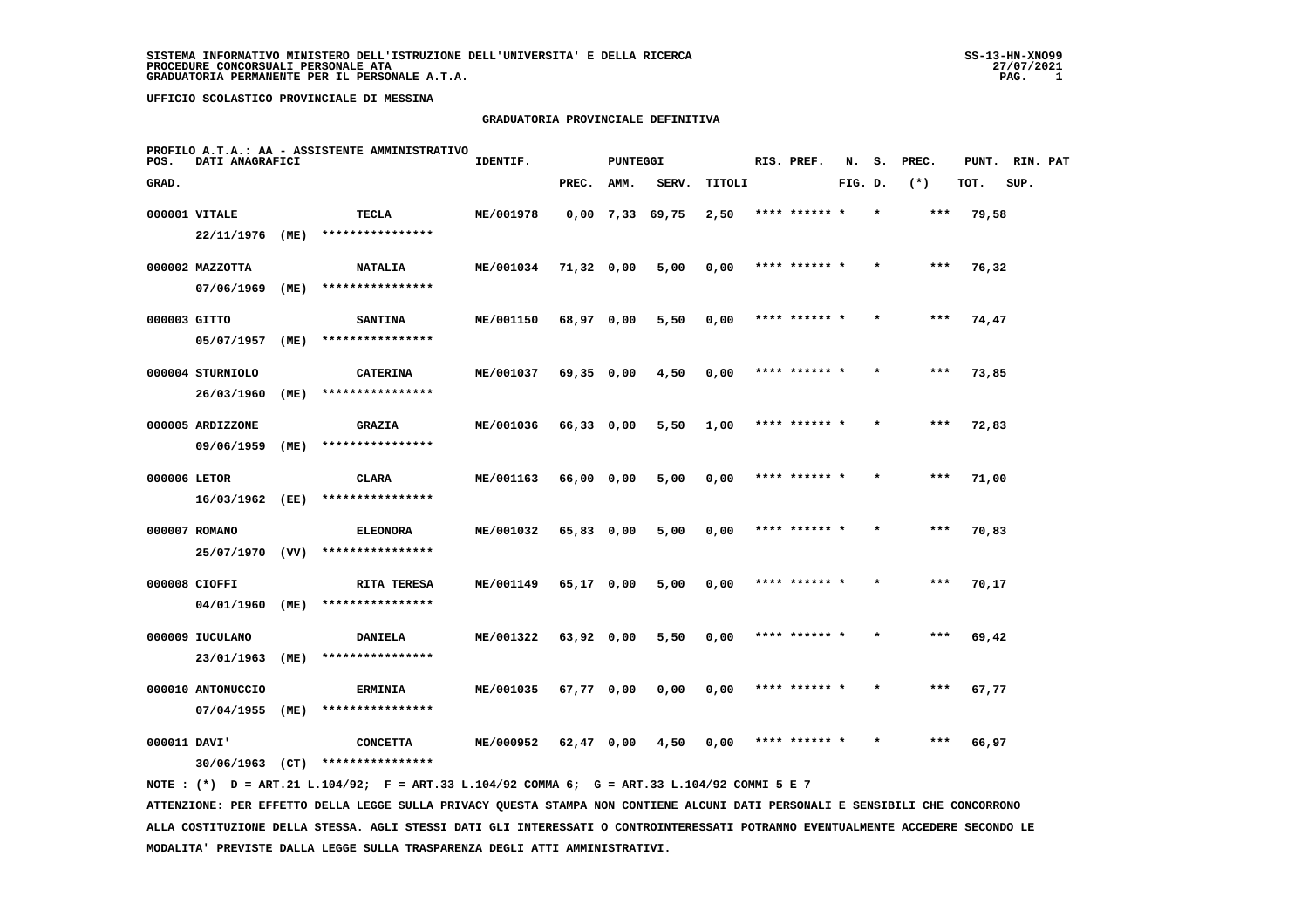#### **GRADUATORIA PROVINCIALE DEFINITIVA**

| POS.        | DATI ANAGRAFICI  |      | PROFILO A.T.A.: AA - ASSISTENTE AMMINISTRATIVO | IDENTIF.  |              | <b>PUNTEGGI</b>               |       |        | RIS. PREF.    | N.      | s.      | PREC. | PUNT. | RIN. PAT |  |
|-------------|------------------|------|------------------------------------------------|-----------|--------------|-------------------------------|-------|--------|---------------|---------|---------|-------|-------|----------|--|
| GRAD.       |                  |      |                                                |           | PREC.        | AMM.                          | SERV. | TITOLI |               | FIG. D. |         | $(*)$ | TOT.  | SUP.     |  |
|             | 000012 MANASSERI |      | <b>MARIANNA</b>                                | ME/001827 | 61,80 0,00   |                               | 4,50  | 0,00   | **** ****** * |         |         | $***$ | 66,30 |          |  |
|             | 19/11/1982       | (ME) | ****************                               |           |              |                               |       |        |               |         |         |       |       |          |  |
|             | 000013 BONTEMPO  |      | <b>VINCENZA</b>                                | ME/001159 | 59,50 0,00   |                               | 5,50  | 0,00   | **** ****** * |         |         | ***   | 65,00 |          |  |
|             | 05/12/1965       | (ME) | ****************                               |           |              |                               |       |        |               |         |         |       |       |          |  |
|             | 000014 PARATORE  |      | PATRIZIA                                       | ME/001326 | 56,95 0,00   |                               | 5,50  | 1,00   | **** ****** * |         |         | $***$ | 63,45 |          |  |
|             | 25/10/1969       | (ME) | ****************                               |           |              |                               |       |        |               |         |         |       |       |          |  |
|             | 000015 CANNUCI   |      | MARIA TINDARA EL ME/001228                     |           | 57,00 0,00   |                               | 5,00  | 0,00   | **** ****** * |         |         | ***   | 62,00 |          |  |
|             | 30/01/1956       | (ME) | ****************                               |           |              |                               |       |        |               |         |         |       |       |          |  |
|             | 000016 MARCHETTA |      | MARIA                                          | ME/001151 | $61,40$ 0,00 |                               | 0,00  | 0,00   | **** ****** * |         |         | ***   | 61,40 |          |  |
|             | 31/03/1962       | (EE) | ****************                               |           |              |                               |       |        |               |         |         |       |       |          |  |
|             | 000017 FRANCHINA |      | LUIGIA                                         | ME/001161 | 55,95 0,00   |                               | 5,00  | 0,00   | **** ****** * |         |         | $***$ | 60,95 |          |  |
|             | 02/11/1958       | (ME) | ****************                               |           |              |                               |       |        |               |         |         |       |       |          |  |
|             | 000018 CATALFAMO |      | <b>GIOVANNA</b>                                | ME/001141 | 57,90 0,00   |                               | 1,20  | 0,00   | **** ****** * |         |         | $***$ | 59,10 |          |  |
|             | 24/06/1971       | (ME) | ****************                               |           |              |                               |       |        |               |         |         |       |       |          |  |
|             | 000019 CALABRIA  |      | <b>MARIA CARMELA</b>                           | ME/001025 | 58,23 0,00   |                               | 0,00  | 0,00   |               |         |         | ***   | 58,23 |          |  |
|             | 16/07/1958       | (ME) | ****************                               |           |              |                               |       |        |               |         |         |       |       |          |  |
|             | 000020 CORTESE   |      | MARIA CRISTINA                                 | ME/001313 | 56,90 0,00   |                               | 1,10  | 0,00   | **** ****** * |         |         | ***   | 58,00 |          |  |
|             | 14/06/1980       | (ME) | ****************                               |           |              |                               |       |        |               |         |         |       |       |          |  |
| 000021 BUDA |                  |      | <b>DOMENICO</b>                                | ME/001937 |              | $0,00 \quad 6,33 \quad 49,05$ |       | 2,50   | **** ****** * |         | $\star$ | $***$ | 57,88 |          |  |
|             | 26/11/1964       | (ME) | ****************                               |           |              |                               |       |        |               |         |         |       |       |          |  |
|             | 000022 MORABITO  |      | LILLO                                          | ME/001944 |              | $0,00 \quad 6,33 \quad 48,00$ |       | 3,50   | **** ****** * |         |         | ***   | 57,83 |          |  |
|             | 11/07/1961       | (EE) | ****************                               |           |              |                               |       |        |               |         |         |       |       |          |  |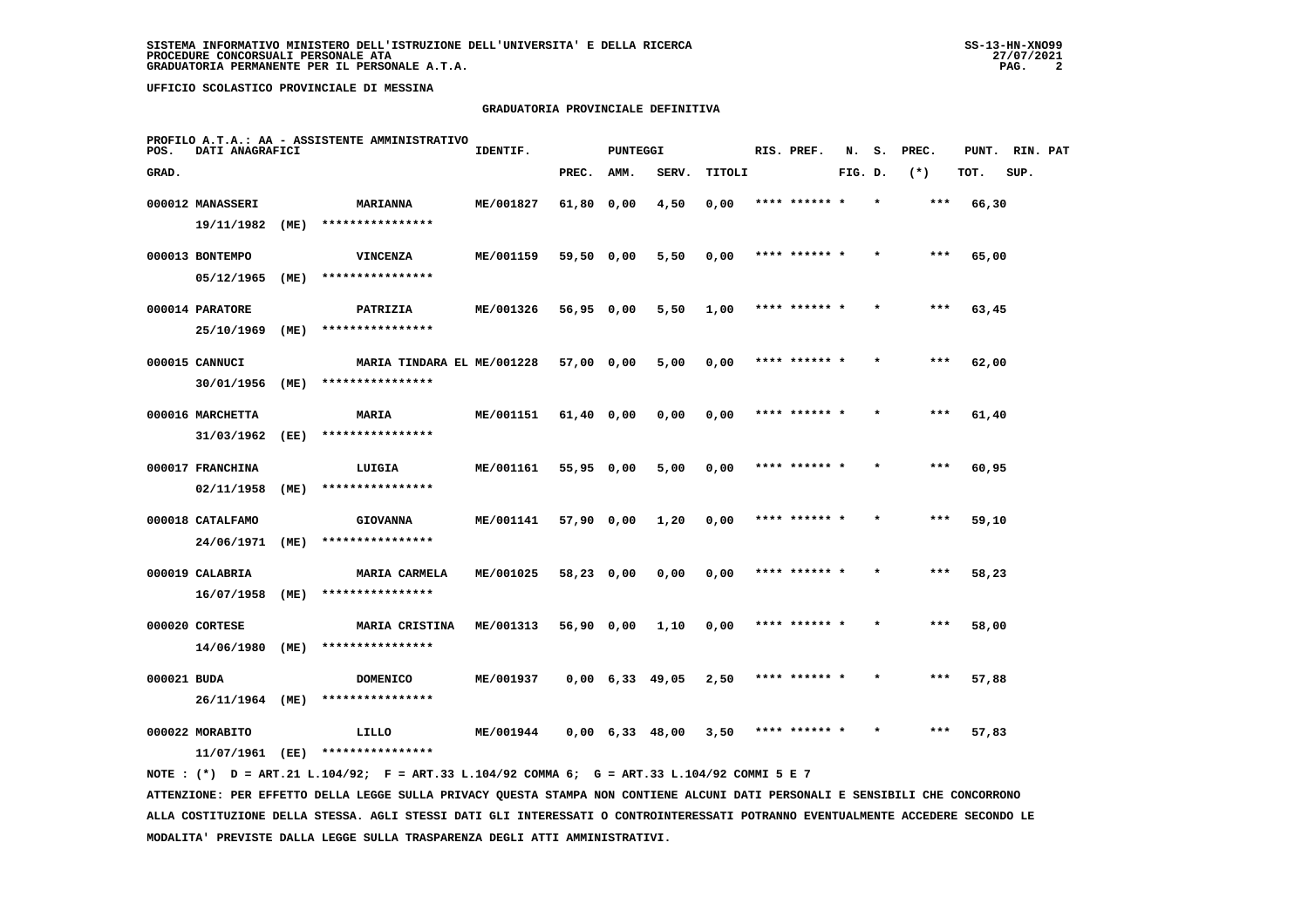#### **GRADUATORIA PROVINCIALE DEFINITIVA**

| POS.         | DATI ANAGRAFICI           |      | PROFILO A.T.A.: AA - ASSISTENTE AMMINISTRATIVO | IDENTIF.  |              | <b>PUNTEGGI</b> |                               |        | RIS. PREF.    | N.      | s.      | PREC. | PUNT. | RIN. PAT |  |
|--------------|---------------------------|------|------------------------------------------------|-----------|--------------|-----------------|-------------------------------|--------|---------------|---------|---------|-------|-------|----------|--|
| GRAD.        |                           |      |                                                |           | PREC.        | AMM.            | SERV.                         | TITOLI |               | FIG. D. |         | $(*)$ | TOT.  | SUP.     |  |
|              | 000023 RAINERI MANGIALINO |      | <b>GIOVANNA</b>                                | ME/001828 | 49,75 0,00   |                 | 6,25                          | 1,00   | **** ****** * |         | $\star$ | ***   | 57,00 |          |  |
|              | 18/08/1989 (ME)           |      | ****************                               |           |              |                 |                               |        |               |         |         |       |       |          |  |
|              | 000024 VIZZARI            |      | <b>AGNESE</b>                                  | ME/001495 | 51,72 0,00   |                 | 5,00                          | 0,00   | **** ****** * |         |         | ***   | 56,72 |          |  |
|              | 24/02/1970 (RC)           |      | ****************                               |           |              |                 |                               |        |               |         |         |       |       |          |  |
|              | 000025 NOVELLO            |      | <b>FRANCESCA</b>                               | ME/001325 | 51,50 0,00   |                 | 4,00                          | 0,00   | **** ****** * |         |         | $***$ | 55,50 |          |  |
|              | $14/04/1970$ (SR)         |      | ****************                               |           |              |                 |                               |        |               |         |         |       |       |          |  |
|              | 000026 TRINGALI           |      | <b>GINA</b>                                    | ME/001972 |              |                 | $0,00 \quad 6,17 \quad 48,10$ | 1,00   | **** ****** * |         |         | ***   | 55,27 |          |  |
|              | 21/06/1964                | (ME) | ****************                               |           |              |                 |                               |        |               |         |         |       |       |          |  |
|              | 000027 CAFARELLA          |      | TINDARA                                        | ME/001939 |              |                 | $0,00$ 7,00 47,00             | 1,00   | **** ****** * |         |         | $***$ | 55,00 |          |  |
|              | 07/12/1976                | (ME) | ****************                               |           |              |                 |                               |        |               |         |         |       |       |          |  |
|              | 000028 LO CICERO          |      | <b>ELOISA</b>                                  | ME/001029 | 55,00 0,00   |                 | 0,00                          | 0,00   | **** ****** * |         |         | ***   | 55,00 |          |  |
|              | 07/03/1955                | (ME) | ****************                               |           |              |                 |                               |        |               |         |         |       |       |          |  |
| 000029 FOTI  |                           |      | <b>ALESSANDRO</b>                              | ME/001943 |              |                 | 0,00 7,00 46,60               | 1,00   | **** ****** * |         | $\star$ | ***   | 54,60 |          |  |
|              | 13/02/1966 (RC)           |      | ****************                               |           |              |                 |                               |        |               |         |         |       |       |          |  |
| 000030 FAZIO |                           |      | <b>MARIA GRAZIA</b>                            | ME/001320 | 49,00 0,00   |                 | 5,50                          | 0,00   | **** ******   |         |         | ***   | 54,50 |          |  |
|              | 17/06/1961 (ME)           |      | ****************                               |           |              |                 |                               |        |               |         |         |       |       |          |  |
|              | 000031 PRINZO             |      | <b>MARIA</b>                                   | ME/001959 |              |                 | $0,00 \quad 6,67 \quad 44,45$ | 3,00   | **** ****** * |         |         | $***$ | 54,12 |          |  |
|              | 30/03/1963                | (EN) | ****************                               |           |              |                 |                               |        |               |         |         |       |       |          |  |
|              | 000032 PALELLA            |      | ELISABETH MARIA ME/001750                      |           | $52,10$ 0,00 |                 | 2,00                          | 0,00   | **** ****** * |         |         | $***$ | 54,10 |          |  |
|              | 16/08/1977                | (ME) | ****************                               |           |              |                 |                               |        |               |         |         |       |       |          |  |
|              | 000033 STRANO             |      | <b>DOMENICA</b>                                | ME/000453 | 50,03 0,00   |                 | 0,00                          | 0,00   | **** ****** * |         |         | ***   | 50,03 |          |  |
|              | 23/03/1968                | (ME) | ****************                               |           |              |                 |                               |        |               |         |         |       |       |          |  |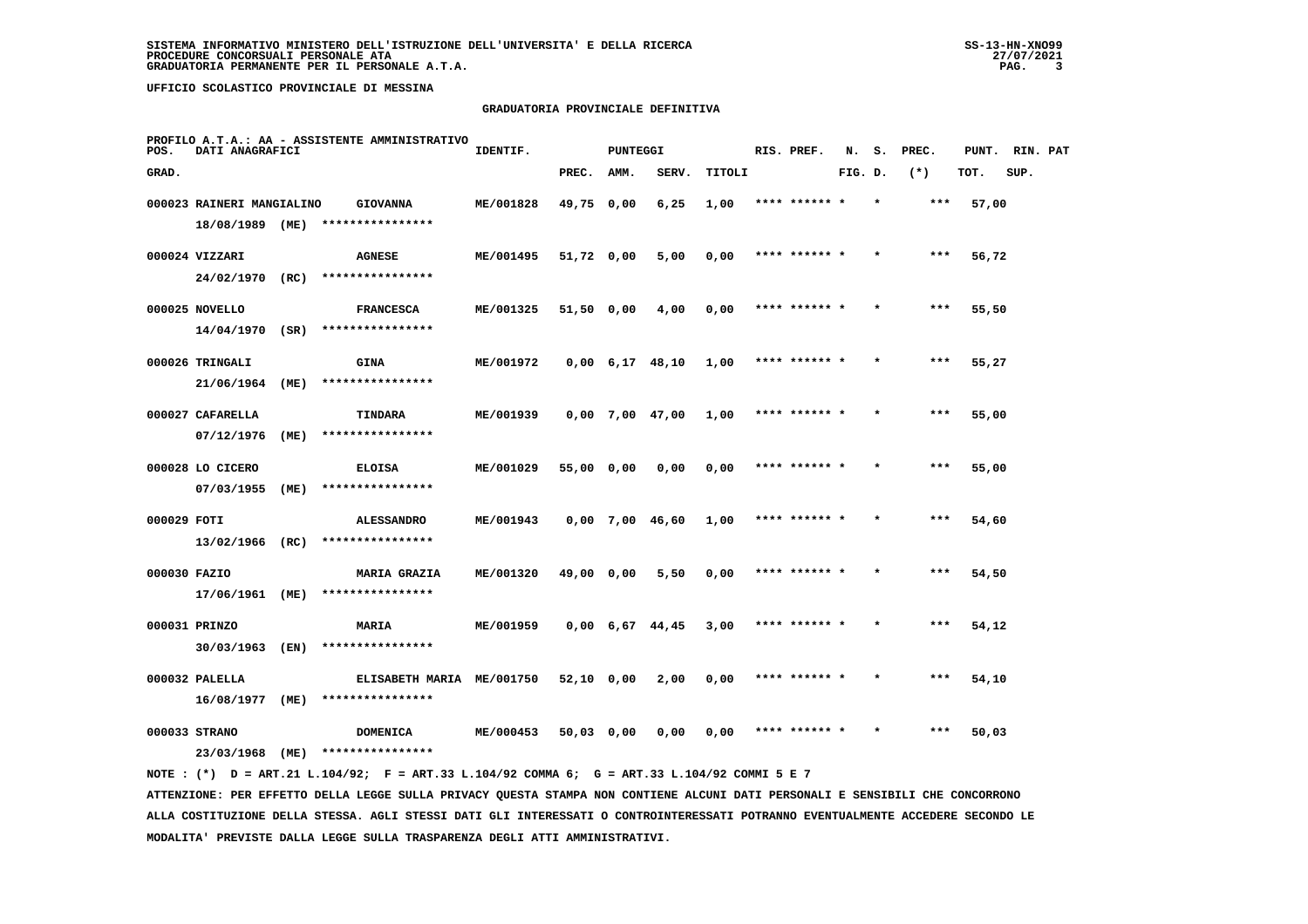# **GRADUATORIA PROVINCIALE DEFINITIVA**

| POS.  | DATI ANAGRAFICI                     |      | PROFILO A.T.A.: AA - ASSISTENTE AMMINISTRATIVO | IDENTIF.  |              | <b>PUNTEGGI</b> |                   |        | RIS. PREF.    | N.      | s. | PREC.  | PUNT. | RIN. PAT |  |
|-------|-------------------------------------|------|------------------------------------------------|-----------|--------------|-----------------|-------------------|--------|---------------|---------|----|--------|-------|----------|--|
| GRAD. |                                     |      |                                                |           | PREC.        | AMM.            | SERV.             | TITOLI |               | FIG. D. |    | $(* )$ | TOT.  | SUP.     |  |
|       | 000034 GIORGIO<br>$12/11/1958$ (ME) |      | LUCIA<br>****************                      | ME/001154 | 49,67 0,00   |                 | 0,00              | 0,00   |               |         |    | ***    | 49,67 |          |  |
|       | 000035 VINCI                        |      | <b>ROSY</b>                                    | ME/001973 |              |                 | $0,00$ 8,33 38,30 | 0,00   | **** ****** * |         |    | $***$  | 46,63 |          |  |
|       | 13/04/1976                          | (ME) | ****************                               |           |              |                 |                   |        |               |         |    |        |       |          |  |
|       | 000036 SCHIMIO                      |      | LUCIA                                          | ME/001492 | 41,97 0,00   |                 | 4,30              | 0,00   | **** ****** * |         |    | ***    | 46,27 |          |  |
|       | 17/11/1967                          | (VV) | ****************                               |           |              |                 |                   |        |               |         |    |        |       |          |  |
|       | 000037 MIRICI CAPPA                 |      | GIUSEPPE                                       | ME/001942 |              |                 | $0,00$ 7,50 35,70 | 2,50   | **** ****** * |         |    | $***$  | 45,70 |          |  |
|       | 02/11/1963                          | (ME) | ****************                               |           |              |                 |                   |        |               |         |    |        |       |          |  |
|       | 000038 ALESSANDRO                   |      | VINCENZA ANTONEL ME/001307                     |           | 38,30 0,00   |                 | 3,50              | 0,00   | **** ****** * |         |    | ***    | 41,80 |          |  |
|       | 17/01/1970 (ME)                     |      | ****************                               |           |              |                 |                   |        |               |         |    |        |       |          |  |
|       | 000039 INGRASSIA LUPO               |      | ANNAMARIA<br>****************                  | ME/001891 | 36,80 0,00   |                 | 4,00              | 1,00   | **** ****** * |         |    | ***    | 41,80 |          |  |
|       | 24/02/1980 (PA)                     |      |                                                |           |              |                 |                   |        |               |         |    |        |       |          |  |
|       | 000040 SPINNATO<br>06/11/1976       | (ME) | <b>CARMEN</b><br>****************              | ME/001494 | 36,68 0,00   |                 | 5,00              | 0,00   | **** ******   |         |    | $***$  | 41,68 |          |  |
|       |                                     |      |                                                |           |              |                 |                   |        |               |         |    |        |       |          |  |
|       | 000041 MANGANO<br>14/03/1972        | (ME) | <b>GIUSEPPE</b><br>****************            | ME/001948 |              |                 | $0,00$ 8,33 30,05 | 3,00   | **** ******   |         |    | ***    | 41,38 |          |  |
|       | 000042 ANNUNZIATA                   |      | VINCENZINA                                     | ME/001936 |              |                 | $0,00$ 6,80 33,50 | 1,00   | **** ****** * |         |    | $***$  | 41,30 |          |  |
|       | 26/01/1973 (SA)                     |      | ****************                               |           |              |                 |                   |        |               |         |    |        |       |          |  |
|       | 000043 GALATI RANDO                 |      | <b>CONCETTA</b>                                | ME/001489 | 36,50 0,00   |                 | 4,50              | 0,00   | **** ****** * |         |    | $***$  | 41,00 |          |  |
|       | 11/10/1965 (ME)                     |      | ****************                               |           |              |                 |                   |        |               |         |    |        |       |          |  |
|       | 000044 PATTI                        |      | <b>CATERINA</b>                                | ME/001864 | $36,43$ 0,00 |                 | 4,00              | 0,00   | **** ****** * |         |    | ***    | 40,43 |          |  |
|       | 24/02/1967                          | (ME) | ****************                               |           |              |                 |                   |        |               |         |    |        |       |          |  |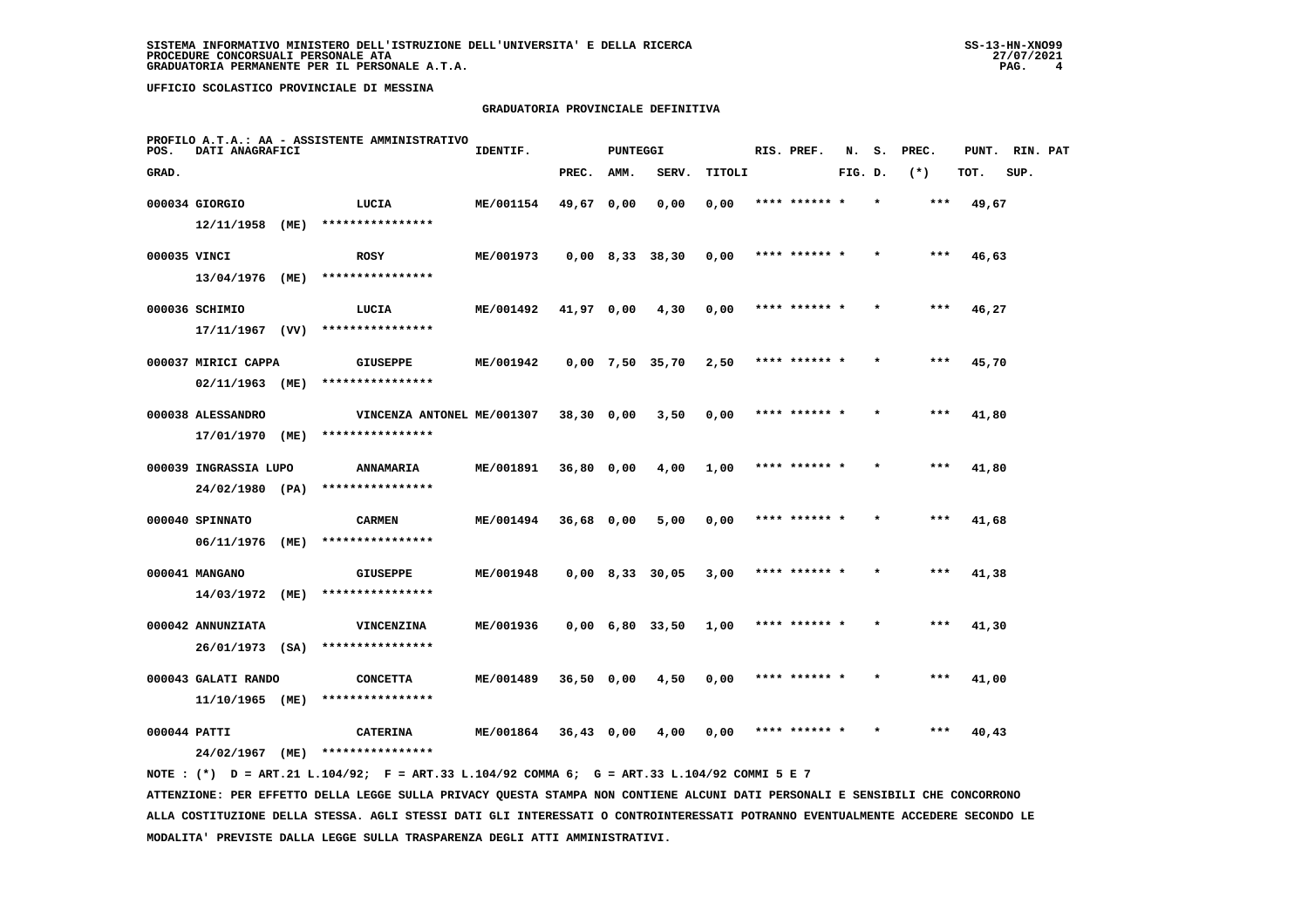## **GRADUATORIA PROVINCIALE DEFINITIVA**

| POS.        | DATI ANAGRAFICI   |      | PROFILO A.T.A.: AA - ASSISTENTE AMMINISTRATIVO | IDENTIF.  |              | <b>PUNTEGGI</b> |                   |        | RIS. PREF.    | N.      | s.      | PREC. | PUNT. | RIN. PAT |  |
|-------------|-------------------|------|------------------------------------------------|-----------|--------------|-----------------|-------------------|--------|---------------|---------|---------|-------|-------|----------|--|
| GRAD.       |                   |      |                                                |           | PREC.        | AMM.            | SERV.             | TITOLI |               | FIG. D. |         | $(*)$ | TOT.  | SUP.     |  |
|             | 000045 ANASTASI   |      | <b>GIOACCHINO</b>                              | ME/001938 |              |                 | $0,00$ 6,67 31,25 | 2,50   | **** ****** * |         | $\star$ | ***   | 40,42 |          |  |
|             | 08/09/1961        | (ME) | ****************                               |           |              |                 |                   |        |               |         |         |       |       |          |  |
|             | 000046 GIORGIANNI |      | <b>ANTONIO</b>                                 | ME/001953 |              |                 | $0,00$ 6,00 30,85 | 3,50   | **** ******   |         |         | $***$ | 40,35 |          |  |
|             | 08/03/1973        | (ME) | ****************                               |           |              |                 |                   |        |               |         |         |       |       |          |  |
| 000047 RAO  |                   |      | <b>ANTONINA</b>                                | ME/000812 | 40,05 0,00   |                 | 0,00              | 0,00   | **** ****** * |         |         | $***$ | 40,05 |          |  |
|             | 26/04/1965        | (ME) | ****************                               |           |              |                 |                   |        |               |         |         |       |       |          |  |
|             | 000048 SANTORO    |      | <b>FRANCESCA</b>                               | ME/001491 | 34,00 0,00   |                 | 5,50              | 0,00   | **** ****** * |         | $\star$ | $***$ | 39,50 |          |  |
|             | 08/11/1974 (ME)   |      | ****************                               |           |              |                 |                   |        |               |         |         |       |       |          |  |
|             | 000049 IMBESI     |      | SALVATORE MARCEL ME/001318                     |           | $38,10$ 0,00 |                 | 0,00              | 0,00   | **** ****** * |         |         | $***$ | 38,10 |          |  |
|             | 31/12/1973        | (ME) | ****************                               |           |              |                 |                   |        |               |         |         |       |       |          |  |
| 000050 FOTI |                   |      | <b>IRENE</b>                                   | ME/001809 | 37,70 0,00   |                 | 0,00              | 0,00   | **** ****** * |         |         | $***$ | 37,70 |          |  |
|             | 13/04/1972 (ME)   |      | ****************                               |           |              |                 |                   |        |               |         |         |       |       |          |  |
|             | 000051 MAIMONE    |      | ARTURO                                         | ME/001490 | 29,83 0,00   |                 | 6,55              | 0,00   | **** ****** * |         |         | ***   | 36,38 |          |  |
|             | 16/04/1975        | (ME) | ****************                               |           |              |                 |                   |        |               |         |         |       |       |          |  |
|             | 000052 CALABRO'   |      | ANNA CARMELA                                   | ME/000376 | 34,10 0,00   |                 | 0.00              | 0,00   | **** ****** * |         |         | ***   | 34,10 |          |  |
|             | 22/09/1969        | (ME) | ****************                               |           |              |                 |                   |        |               |         |         |       |       |          |  |
|             | 000053 PULIAFITO  |      | <b>GIUSEPPA</b>                                | ME/001889 | 26,00 0,00   |                 | 5,50              | 0,00   | **** ****** * |         |         | ***   | 31,50 |          |  |
|             | 15/07/1968        | (ME) | ****************                               |           |              |                 |                   |        |               |         |         |       |       |          |  |
|             | 000054 CORRAO     |      | <b>SANTA</b>                                   | ME/001890 | 26,00 0,00   |                 | 5,50              | 0,00   | **** ****** * |         |         | ***   | 31,50 |          |  |
|             | 26/05/1961        | (ME) | ****************                               |           |              |                 |                   |        |               |         |         |       |       |          |  |
|             | 000055 SCOPELLITI |      | <b>ANTONIO</b>                                 | ME/001330 | $30,83$ 0,00 |                 | 0,00              | 0,00   | **** ****** * |         |         | $***$ | 30,83 |          |  |
|             | 18/05/1963        | (ME) | ****************                               |           |              |                 |                   |        |               |         |         |       |       |          |  |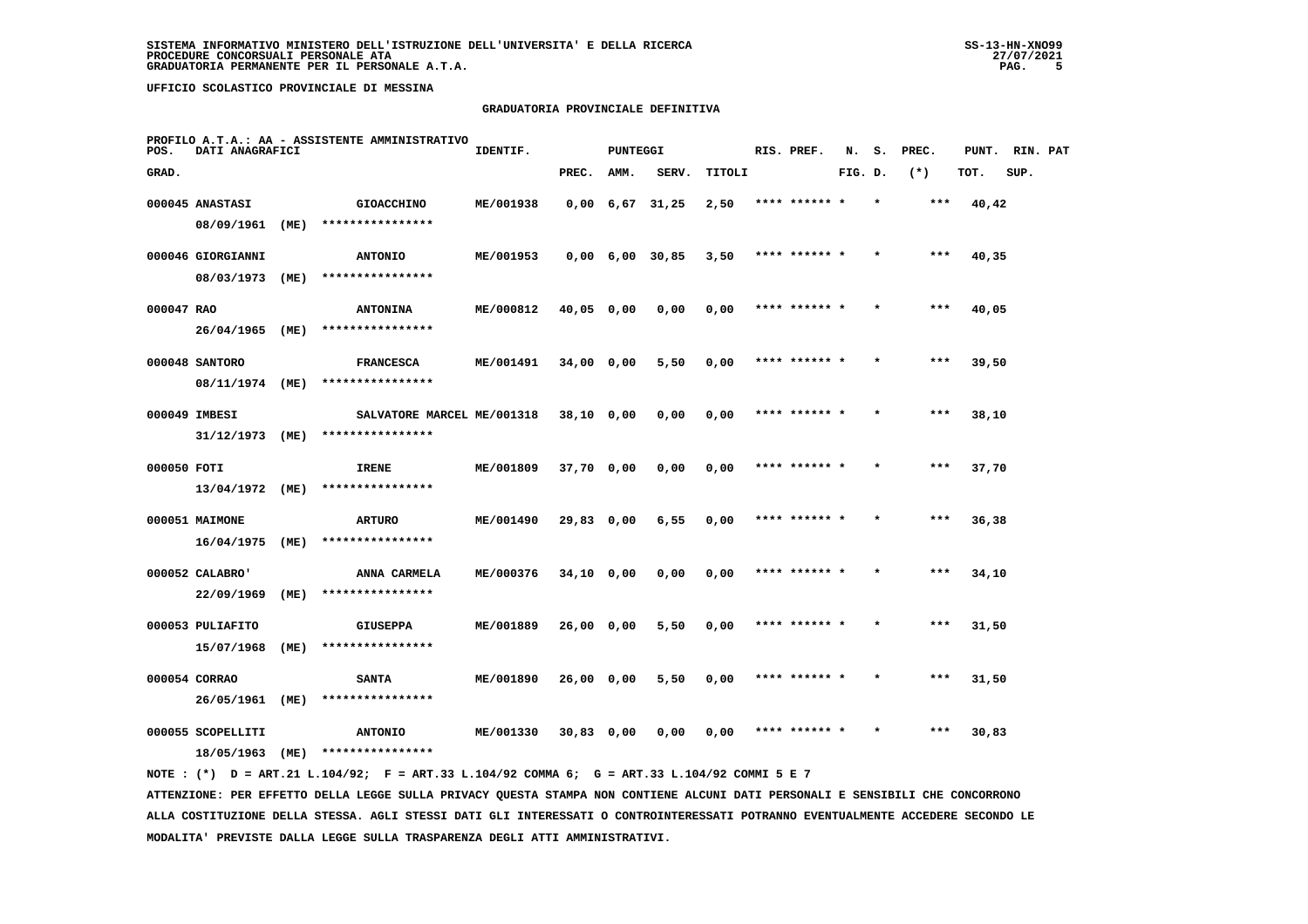## **GRADUATORIA PROVINCIALE DEFINITIVA**

| POS.  | DATI ANAGRAFICI  |      | PROFILO A.T.A.: AA - ASSISTENTE AMMINISTRATIVO | IDENTIF.  |              | <b>PUNTEGGI</b> |                   |        | RIS. PREF.    | N.      | s.      | PREC. | PUNT. | RIN. PAT |  |
|-------|------------------|------|------------------------------------------------|-----------|--------------|-----------------|-------------------|--------|---------------|---------|---------|-------|-------|----------|--|
| GRAD. |                  |      |                                                |           | PREC.        | AMM.            | SERV.             | TITOLI |               | FIG. D. |         | $(*)$ | TOT.  | SUP.     |  |
|       | 000056 ALESCI    |      | <b>CARMELA</b>                                 | ME/001308 | 29,95 0,00   |                 | 0,00              | 0,00   | **** ****** * |         | $\star$ | ***   | 29,95 |          |  |
|       | 30/01/1970 (ME)  |      | ****************                               |           |              |                 |                   |        |               |         |         |       |       |          |  |
|       | 000057 FERRARA   |      | <b>VALENTINA</b>                               | ME/001806 | $27,95$ 0,00 |                 | 0,90              | 1,00   | **** ****** * |         |         | ***   | 29,85 |          |  |
|       | 17/04/1985       | (ME) | ****************                               |           |              |                 |                   |        |               |         |         |       |       |          |  |
|       | 000058 MANDANICI |      | <b>GAETANA</b>                                 | ME/001872 | 23,65 0,00   |                 | 4,50              | 0,00   | **** ****** * |         |         | $***$ | 28,15 |          |  |
|       | 30/03/1957       | (ME) | ****************                               |           |              |                 |                   |        |               |         |         |       |       |          |  |
|       | 000059 PASSARI   |      | <b>ROSARIO</b>                                 | ME/001955 |              |                 | 0,00 10,00 12,60  | 4,50   | **** ****** * |         |         | $***$ | 27,10 |          |  |
|       | 28/03/1960       | (ME) | ****************                               |           |              |                 |                   |        |               |         |         |       |       |          |  |
|       | 000060 MAFFEI    |      | PATRIZIA                                       | ME/001324 | 26,83 0,00   |                 | 0,00              | 0,00   | **** ****** * |         |         | $***$ | 26,83 |          |  |
|       | 07/04/1958       | (ME) | ****************                               |           |              |                 |                   |        |               |         |         |       |       |          |  |
|       | 000061 DI SANTO  |      | NUNZIO                                         | ME/001892 | 21,00 0,00   |                 | 5,00              | 0,00   | **** ****** * |         |         | $***$ | 26,00 |          |  |
|       | 05/02/1960       | (ME) | ****************                               |           |              |                 |                   |        |               |         |         |       |       |          |  |
|       | 000062 CALAVA'   |      | <b>SALVATORE</b>                               | ME/001940 |              |                 | 0,00 6,67 15,90   | 1,00   | **** ****** * |         |         | $***$ | 23,57 |          |  |
|       | 04/11/1963 (ME)  |      | ****************                               |           |              |                 |                   |        |               |         |         |       |       |          |  |
|       | 000063 GORGONE   |      | <b>MARIA GRAZIA</b>                            | ME/001542 | 21,90 0,00   |                 | 1,10              | 0,00   | **** ****** * |         |         | ***   | 23,00 |          |  |
|       | 02/07/1974 (ME)  |      | ****************                               |           |              |                 |                   |        |               |         |         |       |       |          |  |
|       | 000064 TRIOLO    |      | TINDARA                                        | ME/001057 | $22,17$ 0,00 |                 | 0,00              | 0,00   | **** ****** * |         |         | $***$ | 22,17 |          |  |
|       | 31/10/1973       | (ME) | ****************                               |           |              |                 |                   |        |               |         |         |       |       |          |  |
|       | 000065 PANTANO   |      | <b>SALVATORE</b>                               | ME/001954 |              |                 | $0,00$ 7,00 12,50 | 2,50   | **** ****** * |         |         | $***$ | 22,00 |          |  |
|       | 11/08/1964 (ME)  |      | ****************                               |           |              |                 |                   |        |               |         |         |       |       |          |  |
|       | 000066 MILAZZO   |      | MARIA CARMELA                                  | ME/001960 |              |                 | $0.00$ 7.67 14.00 | 0.00   | **** ****** * |         |         | ***   | 21,67 |          |  |
|       | 12/07/1962       | (EN) | ****************                               |           |              |                 |                   |        |               |         |         |       |       |          |  |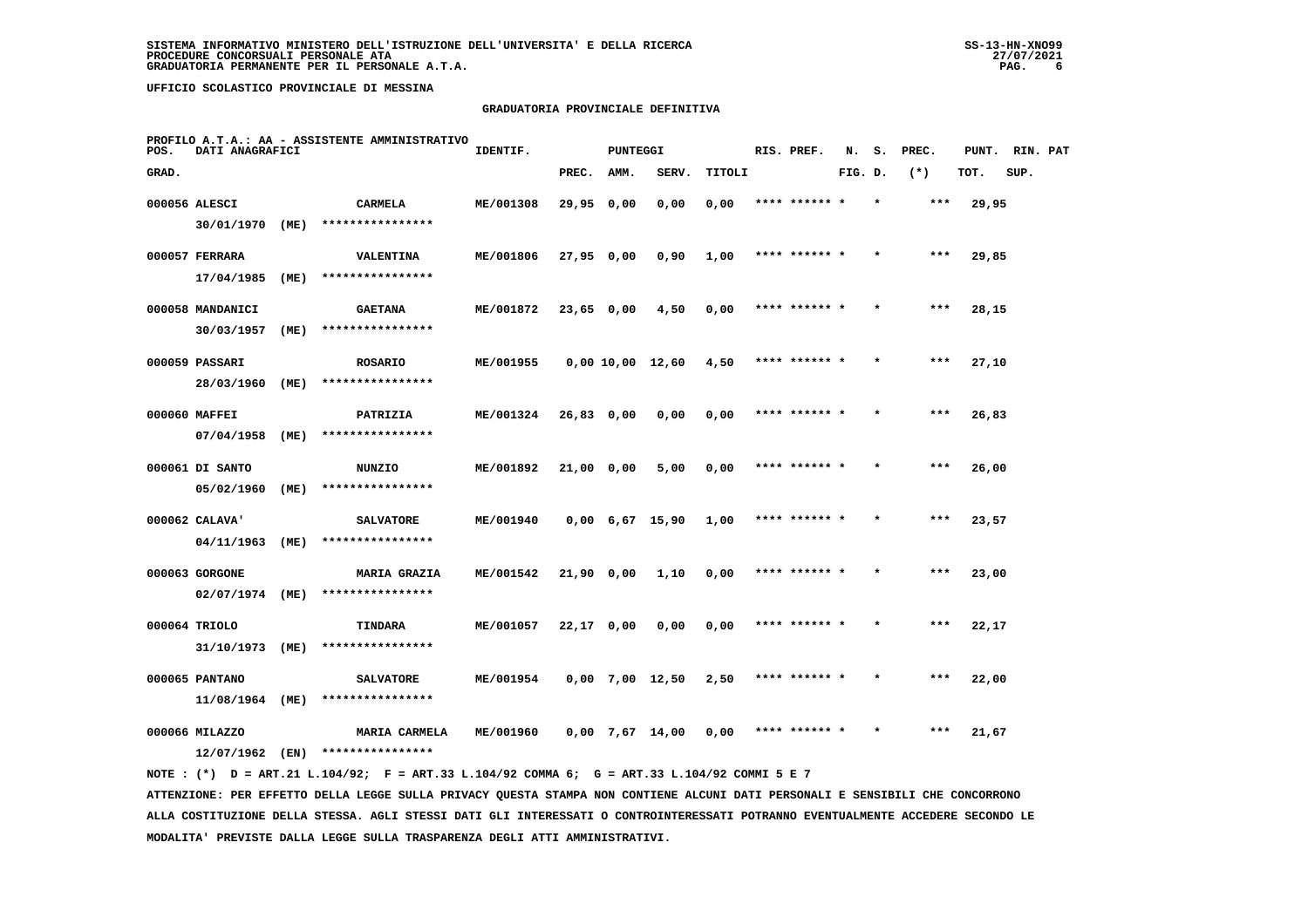# **GRADUATORIA PROVINCIALE DEFINITIVA**

| POS.         | DATI ANAGRAFICI                 |      | PROFILO A.T.A.: AA - ASSISTENTE AMMINISTRATIVO | IDENTIF.  |       | PUNTEGGI |       |        | RIS. PREF.    | N.      | s.      | PREC.  | PUNT. | RIN. PAT |  |
|--------------|---------------------------------|------|------------------------------------------------|-----------|-------|----------|-------|--------|---------------|---------|---------|--------|-------|----------|--|
| GRAD.        |                                 |      |                                                |           | PREC. | AMM.     | SERV. | TITOLI |               | FIG. D. |         | $(* )$ | TOT.  | SUP.     |  |
|              | 000067 FUGAZZOTTO<br>26/10/1959 | (ME) | <b>NUNZIATINA</b><br>****************          | ME/001473 | 21,17 | 0,00     | 0,00  | 0,00   | **** ****** * |         | $\star$ | $***$  | 21,17 |          |  |
|              | 000068 RAVIOLA<br>06/09/1964    | (ME) | MAURIZIO<br>****************                   | ME/001413 | 19,50 | 0,00     | 0,00  | 0,00   | **** ****** * |         | $\star$ | $***$  | 19,50 |          |  |
| 000069 PATTI | 30/10/1964                      | (ME) | <b>SEBASTIANO</b><br>****************          | ME/001956 | 0,00  | 7,83     | 3,20  | 1,00   | **** ****** * |         | $\star$ | ***    | 12,03 |          |  |

 **NOTE : (\*) D = ART.21 L.104/92; F = ART.33 L.104/92 COMMA 6; G = ART.33 L.104/92 COMMI 5 E 7**

 **ATTENZIONE: PER EFFETTO DELLA LEGGE SULLA PRIVACY QUESTA STAMPA NON CONTIENE ALCUNI DATI PERSONALI E SENSIBILI CHE CONCORRONO ALLA COSTITUZIONE DELLA STESSA. AGLI STESSI DATI GLI INTERESSATI O CONTROINTERESSATI POTRANNO EVENTUALMENTE ACCEDERE SECONDO LE MODALITA' PREVISTE DALLA LEGGE SULLA TRASPARENZA DEGLI ATTI AMMINISTRATIVI.**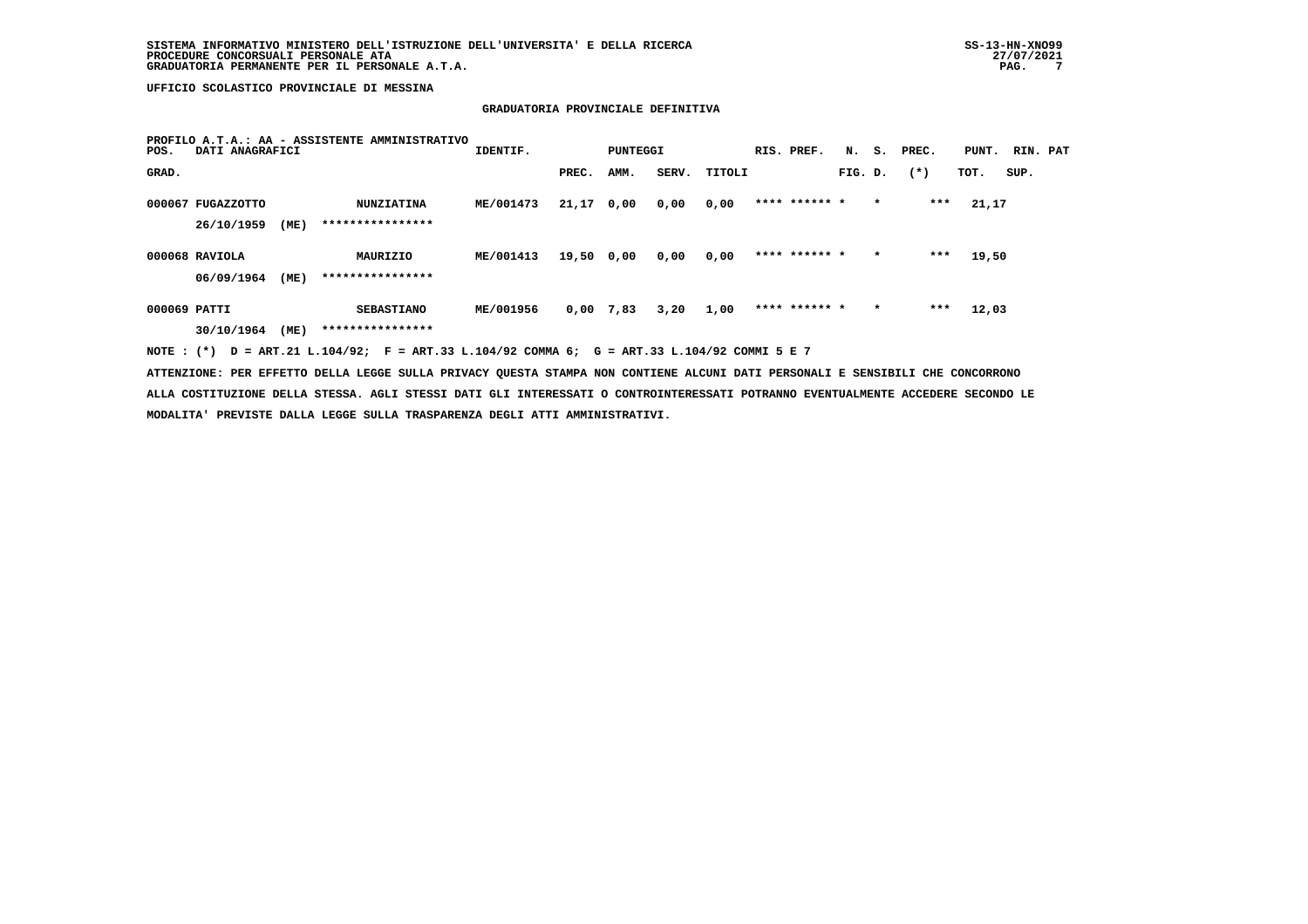## **GRADUATORIA PROVINCIALE DEFINITIVA**

| POS.  | DATI ANAGRAFICI    |      | PROFILO A.T.A.: AT - ASSISTENTE TECNICO                                                                                       | IDENTIF.                                                     |              | <b>PUNTEGGI</b> |       |        | RIS. PREF.    | N.      | s. | PREC. | PUNT. | RIN. PAT |  |
|-------|--------------------|------|-------------------------------------------------------------------------------------------------------------------------------|--------------------------------------------------------------|--------------|-----------------|-------|--------|---------------|---------|----|-------|-------|----------|--|
| GRAD. |                    |      |                                                                                                                               |                                                              | PREC.        | AMM.            | SERV. | TITOLI |               | FIG. D. |    | $(*)$ | TOT.  | SUP.     |  |
|       | 000001 SORACI      |      | <b>FRANCESCO</b>                                                                                                              | ME/000916                                                    | 90,00 0,00   |                 | 0,00  | 0,00   | **** ****** * |         |    | $***$ | 90,00 |          |  |
|       | 20/02/1963         | (ME) | ****************                                                                                                              | AREE DI LABORATORIO POSSEDUTE: AR02 AR05 AR08                |              |                 |       |        |               |         |    |       |       |          |  |
|       | 000002 POLITO      |      | GIOVANNI                                                                                                                      | ME/001299                                                    | 74,90 0,00   |                 | 5,50  | 0,00   | **** ****** * |         |    | ***   | 80,40 |          |  |
|       | 12/05/1965         | (ME) | ****************                                                                                                              | AREE DI LABORATORIO POSSEDUTE: AR02 AR08 AR10 AR23 AR28 AR38 |              |                 |       |        |               |         |    |       |       |          |  |
|       | 000003 BIONDO      |      | GIOVANNI                                                                                                                      | ME/001306                                                    | $74,20$ 0,00 |                 | 5,50  | 0,00   | **** ****** * |         |    | $***$ | 79,70 |          |  |
|       | 10/01/1968         | (ME) | ****************                                                                                                              | AREE DI LABORATORIO POSSEDUTE: AR01 AR02 AR08                |              |                 |       |        |               |         |    |       |       |          |  |
|       | 000004 CALABRO'    |      | <b>DOMENICO</b>                                                                                                               | ME/001194                                                    | 79,40 0,00   |                 |       | 0.00   | **** ****** * |         |    | ***   | 79,40 |          |  |
|       | 15/05/1956 (ME)    |      | ****************                                                                                                              | AREE DI LABORATORIO POSSEDUTE: AR02 AR08                     |              |                 | 0,00  |        |               |         |    |       |       |          |  |
|       |                    |      |                                                                                                                               |                                                              |              |                 |       |        |               |         |    |       |       |          |  |
|       | 000005 DI PASQUALE |      | TINDARO ANTONINO ME/001741                                                                                                    |                                                              | 73,30 0,00   |                 | 4,50  | 0,00   | **** ****** * |         |    | $***$ | 77,80 |          |  |
|       | 06/11/1960 (ME)    |      | ****************                                                                                                              | AREE DI LABORATORIO POSSEDUTE: AR02 AR08                     |              |                 |       |        |               |         |    |       |       |          |  |
|       | 000006 QUATTROCCHI |      | <b>SANTINA</b>                                                                                                                | ME/000507                                                    | $73,03$ 0,00 |                 | 0,00  | 0,00   | **** ****** * |         |    | ***   | 73,03 |          |  |
|       | 01/01/1975 (ME)    |      | ****************                                                                                                              | AREE DI LABORATORIO POSSEDUTE: AR02 AR08                     |              |                 |       |        |               |         |    |       |       |          |  |
|       | 000007 TRIOLO      |      | DOMENICA                                                                                                                      | ME/001289                                                    | 66,50 0,00   |                 | 5,50  | 0,00   | **** ****** * |         |    | ***   | 72,00 |          |  |
|       | 27/11/1978 (ME)    |      | ****************                                                                                                              | AREE DI LABORATORIO POSSEDUTE: AR02 AR08 AR20 AR21           |              |                 |       |        |               |         |    |       |       |          |  |
|       | 000008 MASCARO     |      | <b>GIUSEPPE</b>                                                                                                               | ME/001312                                                    | $63,05$ 0,00 |                 | 4,40  | 0,00   |               |         |    |       | 67,45 |          |  |
|       | 23/03/1961 (ME)    |      | ****************                                                                                                              | AREE DI LABORATORIO POSSEDUTE: AR02 AR08                     |              |                 |       |        |               |         |    |       |       |          |  |
|       | 000009 SPURIA      |      | <b>GRAZIA</b>                                                                                                                 | ME/001084                                                    | 64,60 0,00   |                 | 0,00  | 0,00   | **** ****** * |         |    |       | 64,60 |          |  |
|       | 29/04/1962 (ME)    |      | ****************                                                                                                              | AREE DI LABORATORIO POSSEDUTE: AR02 AR08 AR10                |              |                 |       |        |               |         |    |       |       |          |  |
|       |                    |      |                                                                                                                               |                                                              |              |                 |       |        |               |         |    |       |       |          |  |
|       | 000010 LA ROSA     |      | <b>GIUSEPPE</b>                                                                                                               | ME/001302                                                    | 59,00 0,00   |                 | 4,80  | 0,00   |               |         |    | ***   | 63,80 |          |  |
|       | 06/07/1962 (ME)    |      | ****************                                                                                                              | AREE DI LABORATORIO POSSEDUTE: AR02 AR08                     |              |                 |       |        |               |         |    |       |       |          |  |
|       | 000011 COPPOLINO   |      | <b>ROCCO</b>                                                                                                                  | ME/001156                                                    | $63,30$ 0,00 |                 | 0.00  | 0.00   | **** ****** * |         |    |       | 63,30 |          |  |
|       | 16/04/1963 (ME)    |      | ****************                                                                                                              | AREE DI LABORATORIO POSSEDUTE: AR23 AR28 AR38                |              |                 |       |        |               |         |    |       |       |          |  |
|       |                    |      | NOTE: (*) D = ART.21 L.104/92; F = ART.33 L.104/92 COMMA 6; G = ART.33 L.104/92 COMMI 5 E 7                                   |                                                              |              |                 |       |        |               |         |    |       |       |          |  |
|       |                    |      | ATTENZIONE: PER EFFETTO DELLA LEGGE SULLA PRIVACY QUESTA STAMPA NON CONTIENE ALCUNI DATI PERSONALI E SENSIBILI CHE CONCORRONO |                                                              |              |                 |       |        |               |         |    |       |       |          |  |

 **ALLA COSTITUZIONE DELLA STESSA. AGLI STESSI DATI GLI INTERESSATI O CONTROINTERESSATI POTRANNO EVENTUALMENTE ACCEDERE SECONDO LE MODALITA' PREVISTE DALLA LEGGE SULLA TRASPARENZA DEGLI ATTI AMMINISTRATIVI.**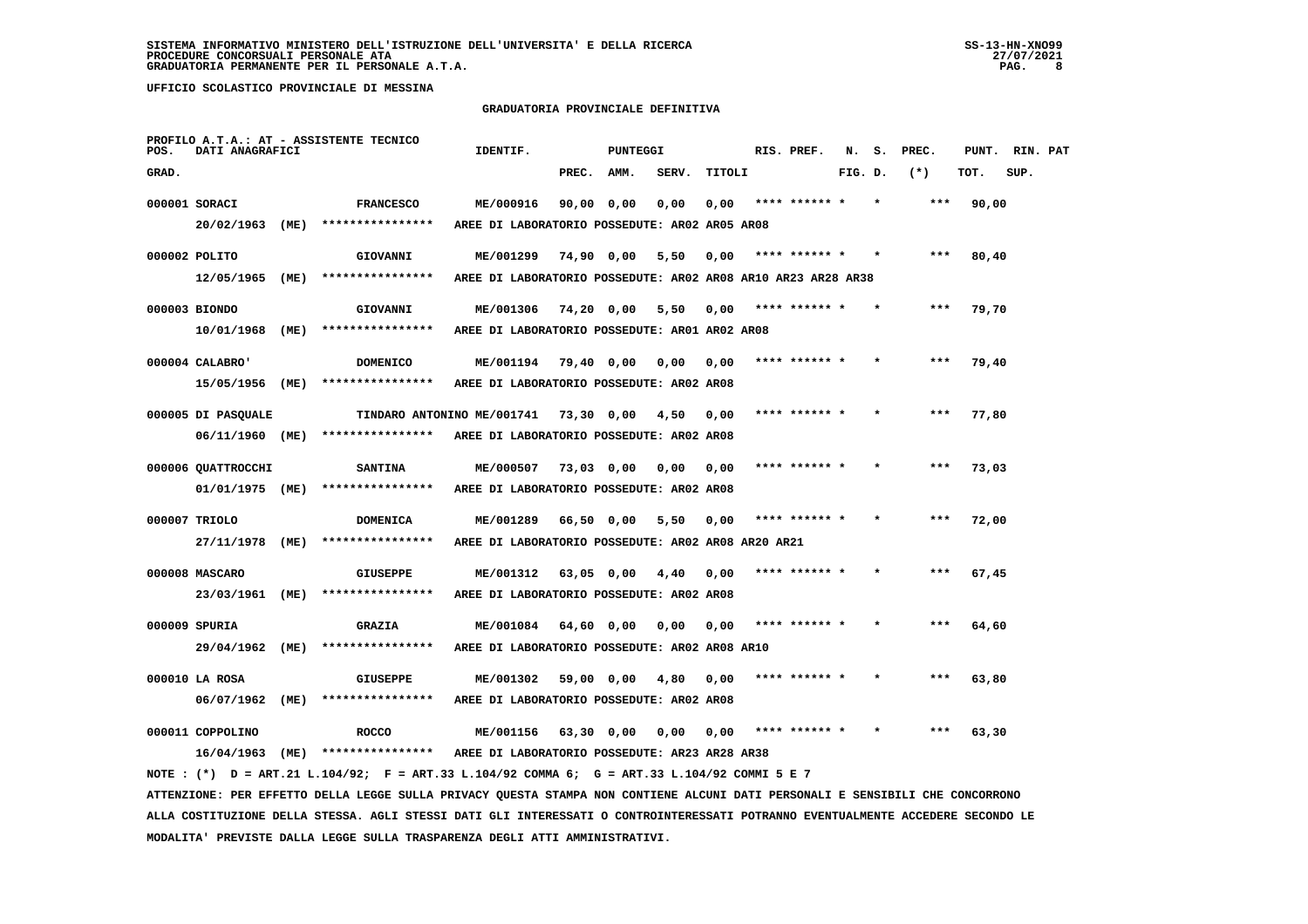## **GRADUATORIA PROVINCIALE DEFINITIVA**

| POS.        | DATI ANAGRAFICI   |      | PROFILO A.T.A.: AT - ASSISTENTE TECNICO                                                                                         | IDENTIF.                                                               |       | <b>PUNTEGGI</b> |       |               | RIS. PREF.    | N.      | S. PREC. | PUNT. | RIN. PAT |  |
|-------------|-------------------|------|---------------------------------------------------------------------------------------------------------------------------------|------------------------------------------------------------------------|-------|-----------------|-------|---------------|---------------|---------|----------|-------|----------|--|
| GRAD.       |                   |      |                                                                                                                                 |                                                                        | PREC. | AMM.            | SERV. | <b>TITOLI</b> |               | FIG. D. | $(*)$    | TOT.  | SUP.     |  |
|             | 000012 SMEDILE    |      | <b>DOMENICO</b>                                                                                                                 | ME/001290                                                              |       | 53,85 0,00      | 8,10  | 0,00          | **** ****** * |         | ***      | 61,95 |          |  |
|             | 24/09/1959        | (ME) | ****************                                                                                                                | AREE DI LABORATORIO POSSEDUTE: AR01 AR08                               |       |                 |       |               |               |         |          |       |          |  |
| 000013 PINO |                   |      | <b>SALVATORE</b>                                                                                                                | ME/001079                                                              |       | 60,10 0,00      | 0,00  | 0,00          |               |         |          | 60,10 |          |  |
|             | 10/06/1979        | (ME) | ****************                                                                                                                | AREE DI LABORATORIO POSSEDUTE: AR02 AR08                               |       |                 |       |               |               |         |          |       |          |  |
|             |                   |      |                                                                                                                                 |                                                                        |       |                 |       |               |               |         |          |       |          |  |
|             | 000014 GIARDINA   |      | <b>DANIELA</b>                                                                                                                  | ME/001238                                                              |       | 58,75 0,00      | 1,00  | 0,00          | **** ****** * |         |          | 59,75 |          |  |
|             | 01/10/1968        | (RM) | ****************                                                                                                                | AREE DI LABORATORIO POSSEDUTE: AR01 AR02 AR03 AR08                     |       |                 |       |               |               |         |          |       |          |  |
|             | 000015 VACCARO    |      | MAURIZIO                                                                                                                        | ME/001236                                                              |       | 57,50 0,00      | 0,00  | 0,00          |               |         |          | 57,50 |          |  |
|             | $14/05/1963$ (CL) |      | ****************                                                                                                                | AREE DI LABORATORIO POSSEDUTE: AR02 AR08                               |       |                 |       |               |               |         |          |       |          |  |
|             | 000016 SCUDERI    |      | LETIZIA GIOVANNA ME/001523                                                                                                      |                                                                        |       | 53,40 0,00      | 1,10  | 0,00          | **** ****** * |         | ***      | 54,50 |          |  |
|             | 31/07/1967        | (ME) | ****************                                                                                                                | AREE DI LABORATORIO POSSEDUTE: AR02 AR08 AR21                          |       |                 |       |               |               |         |          |       |          |  |
|             |                   |      |                                                                                                                                 |                                                                        |       |                 |       |               |               |         |          |       |          |  |
|             | 000017 LOMBARDO   |      | <b>GUALTIERO</b>                                                                                                                | ME/001243                                                              |       | 54,10 0,00      | 0,00  | 0,00          | **** ****** * |         | ***      | 54,10 |          |  |
|             | 28/07/1965        | (ME) | ****************                                                                                                                | AREE DI LABORATORIO POSSEDUTE: AR02 AR08                               |       |                 |       |               |               |         |          |       |          |  |
|             | 000018 CANNAO     |      | GIUSY                                                                                                                           | ME/001740                                                              |       | 48,20 0,00      | 5,50  | 0,00          |               |         |          | 53,70 |          |  |
|             | 19/04/1989        | (ME) | ****************                                                                                                                | AREE DI LABORATORIO POSSEDUTE: AR20                                    |       |                 |       |               |               |         |          |       |          |  |
|             | 000019 NAVARRIA   |      | LUCA VINCENZO                                                                                                                   | ME/001742                                                              |       | 48,70 0,00      | 0,00  | 0,00          |               |         |          | 48,70 |          |  |
|             | 13/09/1982        | (ME) | ****************                                                                                                                | AREE DI LABORATORIO POSSEDUTE: AR02 AR05 AR08                          |       |                 |       |               |               |         |          |       |          |  |
|             |                   |      |                                                                                                                                 |                                                                        |       |                 |       |               |               |         |          |       |          |  |
|             | 000020 SIGARI     |      | <b>DOMENICO</b>                                                                                                                 | ME/001291                                                              |       | $47,20$ 0,00    | 0,00  | 0,00          |               |         |          | 47,20 |          |  |
|             | 08/11/1960        | (ME) | ****************                                                                                                                | AREE DI LABORATORIO POSSEDUTE: AR02 AR08                               |       |                 |       |               |               |         |          |       |          |  |
|             | 000021 MUNAFO'    |      | <b>ANTONINO</b>                                                                                                                 | ME/000499                                                              |       | 45,23 0,00      | 0,00  | 0,00          | **** ****** * |         |          | 45,23 |          |  |
|             | 10/05/1965 (ME)   |      | ****************                                                                                                                | AREE DI LABORATORIO POSSEDUTE: AR01 AR02 AR03 AR06 AR08 AR23 AR28 AR38 |       |                 |       |               |               |         |          |       |          |  |
|             | 000022 GALLETTA   |      | <b>FRANCESCO</b>                                                                                                                | ME/001304                                                              |       | $45,23$ 0,00    | 0,00  | 0,00          | **** ****** * |         |          | 45,23 |          |  |
|             |                   |      | 14/01/1965 (ME) ****************                                                                                                | AREE DI LABORATORIO POSSEDUTE: AR01 AR02 AR08                          |       |                 |       |               |               |         |          |       |          |  |
|             |                   |      | NOTE: (*) D = ART.21 L.104/92; F = ART.33 L.104/92 COMMA 6; G = ART.33 L.104/92 COMMI 5 E 7                                     |                                                                        |       |                 |       |               |               |         |          |       |          |  |
|             |                   |      | ATTENZIONE: PER EFFETTO DELLA LEGGE SULLA PRIVACY QUESTA STAMPA NON CONTIENE ALCUNI DATI PERSONALI E SENSIBILI CHE CONCORRONO   |                                                                        |       |                 |       |               |               |         |          |       |          |  |
|             |                   |      | ALLA COSTITUZIONE DELLA STESSA. AGLI STESSI DATI GLI INTERESSATI O CONTROINTERESSATI POTRANNO EVENTUALMENTE ACCEDERE SECONDO LE |                                                                        |       |                 |       |               |               |         |          |       |          |  |
|             |                   |      | MODALITA' PREVISTE DALLA LEGGE SULLA TRASPARENZA DEGLI ATTI AMMINISTRATIVI.                                                     |                                                                        |       |                 |       |               |               |         |          |       |          |  |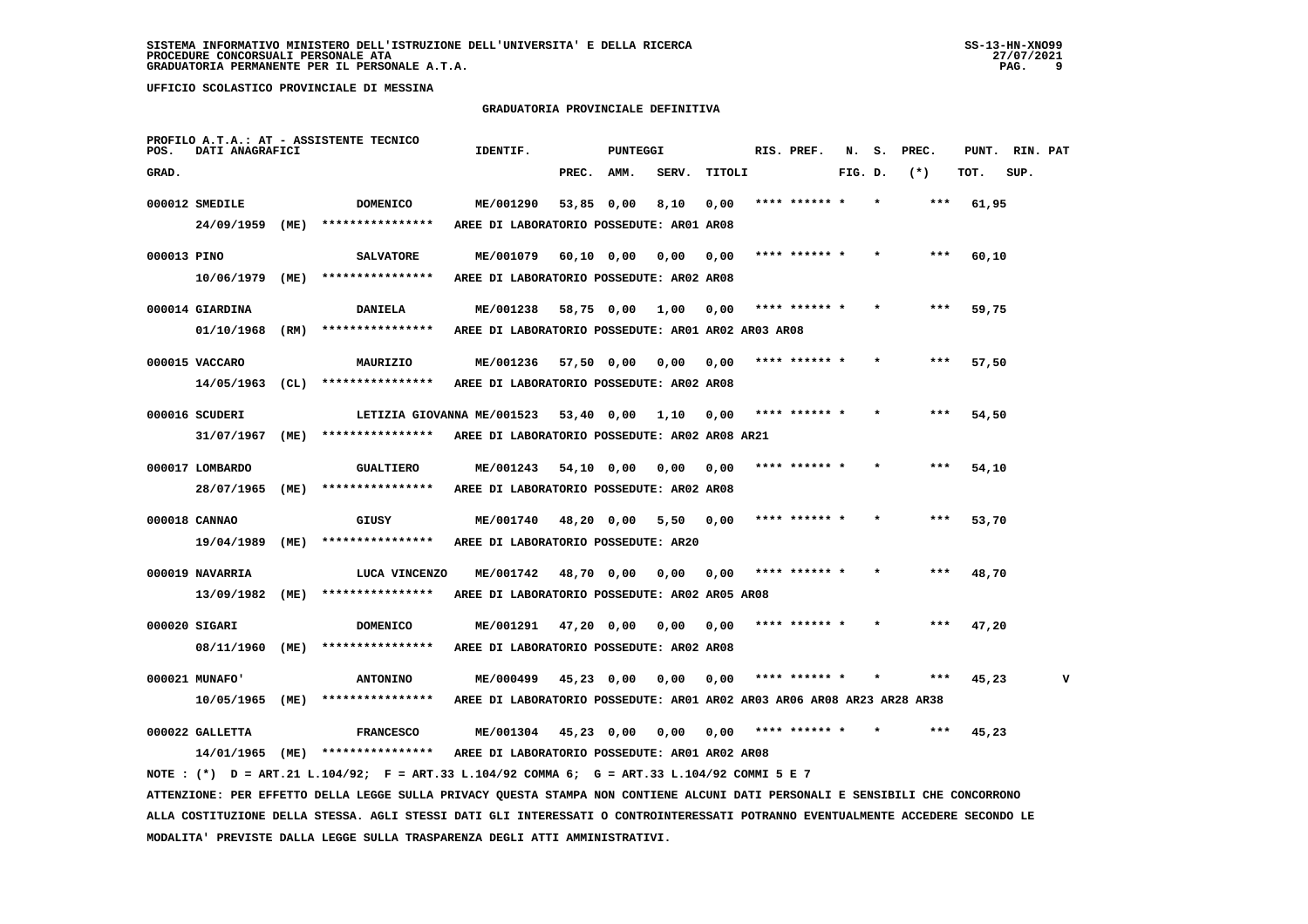## **GRADUATORIA PROVINCIALE DEFINITIVA**

| POS.         | DATI ANAGRAFICI             |      | PROFILO A.T.A.: AT - ASSISTENTE TECNICO                                                                                         | IDENTIF.                                                   |            | <b>PUNTEGGI</b>               |       |        | RIS. PREF.    | N.      | s. | PREC. | PUNT. | RIN. PAT |   |
|--------------|-----------------------------|------|---------------------------------------------------------------------------------------------------------------------------------|------------------------------------------------------------|------------|-------------------------------|-------|--------|---------------|---------|----|-------|-------|----------|---|
| GRAD.        |                             |      |                                                                                                                                 |                                                            | PREC.      | AMM.                          | SERV. | TITOLI |               | FIG. D. |    | $(*)$ | TOT.  | SUP.     |   |
|              | 000023 FORMICA              |      | <b>GIUSEPPA</b>                                                                                                                 | ME/001935                                                  | 39,77 0,00 |                               | 4,70  | 0,00   | **** ****** * |         |    | $***$ | 44,47 |          |   |
|              | 27/09/1966                  | (ME) | ****************                                                                                                                | AREE DI LABORATORIO POSSEDUTE: AR08 AR11 AR23 AR38         |            |                               |       |        |               |         |    |       |       |          |   |
|              | 000024 POLLICINO            |      | <b>ANDREA</b>                                                                                                                   | ME/001826                                                  |            | 44,17 0,00                    | 0,00  | 0,00   | **** ****** * |         |    | ***   | 44,17 |          |   |
|              | 18/09/1961                  | (ME) | ****************                                                                                                                | AREE DI LABORATORIO POSSEDUTE: AR02 AR08 AR11 AR23 AR38    |            |                               |       |        |               |         |    |       |       |          |   |
|              | 000025 FASOLO               |      | <b>GIOELE ANTONIO</b>                                                                                                           | ME/001975                                                  |            | $0,00 \quad 6,00 \quad 37,70$ |       | 0,00   | **** ****** * |         |    | ***   | 43,70 |          |   |
|              | 12/10/1961 (ME)             |      | ****************                                                                                                                | AREE DI LABORATORIO POSSEDUTE: AR02 AR08 AR10 AR28 AR38    |            |                               |       |        |               |         |    |       |       |          |   |
|              |                             |      |                                                                                                                                 |                                                            |            |                               |       |        |               |         |    |       |       |          |   |
|              | 000026 NAPOLI<br>05/08/1963 | (ME) | <b>FRANCESCO</b><br>****************                                                                                            | ME/001251<br>AREE DI LABORATORIO POSSEDUTE: AR23 AR28 AR38 |            | 42,50 0,00                    | 0,00  | 0,00   |               |         |    |       | 42,50 |          |   |
|              |                             |      |                                                                                                                                 |                                                            |            |                               |       |        |               |         |    |       |       |          |   |
|              | 000027 SCHIPANI             |      | <b>CELESTINA</b>                                                                                                                | ME/001292                                                  |            | 33,00 0,00                    | 4,50  | 0.00   | **** ****** * |         |    | ***   | 37,50 |          |   |
|              | 22/03/1964                  | (AL) | ****************                                                                                                                | AREE DI LABORATORIO POSSEDUTE: AR02 AR08                   |            |                               |       |        |               |         |    |       |       |          |   |
|              | 000028 TIZZONE              |      | <b>MASCIA</b>                                                                                                                   | ME/001867                                                  |            | 29,00 0,00                    | 5,50  | 0,00   | **** ****** * |         |    | ***   | 34,50 |          |   |
|              | 13/03/1981                  | (ME) | ****************                                                                                                                | AREE DI LABORATORIO POSSEDUTE: AR20                        |            |                               |       |        |               |         |    |       |       |          |   |
|              | 000029 ITALIANO             |      | LUCREZIA LETIZIA ME/000489                                                                                                      |                                                            | 33,60 0,00 |                               | 0,00  | 0.00   |               |         |    | ***   | 33,60 |          |   |
|              | 01/10/1967                  | (ME) | ****************                                                                                                                | AREE DI LABORATORIO POSSEDUTE: AR02 AR08                   |            |                               |       |        |               |         |    |       |       |          |   |
|              | 000030 CALDERONE            |      | <b>CORRADO</b>                                                                                                                  | ME/001069                                                  |            | $32,62$ 0,00                  | 0,00  | 0,00   |               |         |    | ***   | 32,62 |          |   |
|              | 28/07/1966                  | (ME) | ****************                                                                                                                | AREE DI LABORATORIO POSSEDUTE: AR01 AR02 AR03 AR08         |            |                               |       |        |               |         |    |       |       |          |   |
| 000031 PINO  |                             |      | <b>SILVANA</b>                                                                                                                  | ME/001300                                                  |            | $31,20$ 0,00                  | 0,00  | 0,00   |               |         |    |       | 31,20 |          |   |
|              | 11/10/1956                  | (ME) | ****************                                                                                                                | AREE DI LABORATORIO POSSEDUTE: AR02 AR08                   |            |                               |       |        |               |         |    |       |       |          |   |
|              | 000032 VACCARINO            |      | <b>MARIA ANTONIA</b>                                                                                                            | ME/001314                                                  | 29,80 0,00 |                               | 1,20  | 0.00   | **** ****** * |         |    | ***   | 31,00 |          |   |
|              | 11/08/1970                  | (ME) | ****************                                                                                                                | AREE DI LABORATORIO POSSEDUTE: AR02 AR08                   |            |                               |       |        |               |         |    |       |       |          |   |
|              |                             |      |                                                                                                                                 |                                                            |            |                               |       |        |               |         |    |       |       |          |   |
| 000033 CALCO |                             |      | <b>SALVATORE</b><br>15/06/1971 (ME) ****************                                                                            | ME/001870                                                  |            | 25,60 0,00                    | 4,20  | 0,00   | **** ****** * |         |    |       | 29,80 |          | D |
|              |                             |      | NOTE: (*) D = ART.21 L.104/92; F = ART.33 L.104/92 COMMA 6; G = ART.33 L.104/92 COMMI 5 E 7                                     | AREE DI LABORATORIO POSSEDUTE: AR02 AR08 AR23 AR28 AR38    |            |                               |       |        |               |         |    |       |       |          |   |
|              |                             |      | ATTENZIONE: PER EFFETTO DELLA LEGGE SULLA PRIVACY QUESTA STAMPA NON CONTIENE ALCUNI DATI PERSONALI E SENSIBILI CHE CONCORRONO   |                                                            |            |                               |       |        |               |         |    |       |       |          |   |
|              |                             |      | ALLA COSTITUZIONE DELLA STESSA. AGLI STESSI DATI GLI INTERESSATI O CONTROINTERESSATI POTRANNO EVENTUALMENTE ACCEDERE SECONDO LE |                                                            |            |                               |       |        |               |         |    |       |       |          |   |
|              |                             |      | MODALITA' PREVISTE DALLA LEGGE SULLA TRASPARENZA DEGLI ATTI AMMINISTRATIVI.                                                     |                                                            |            |                               |       |        |               |         |    |       |       |          |   |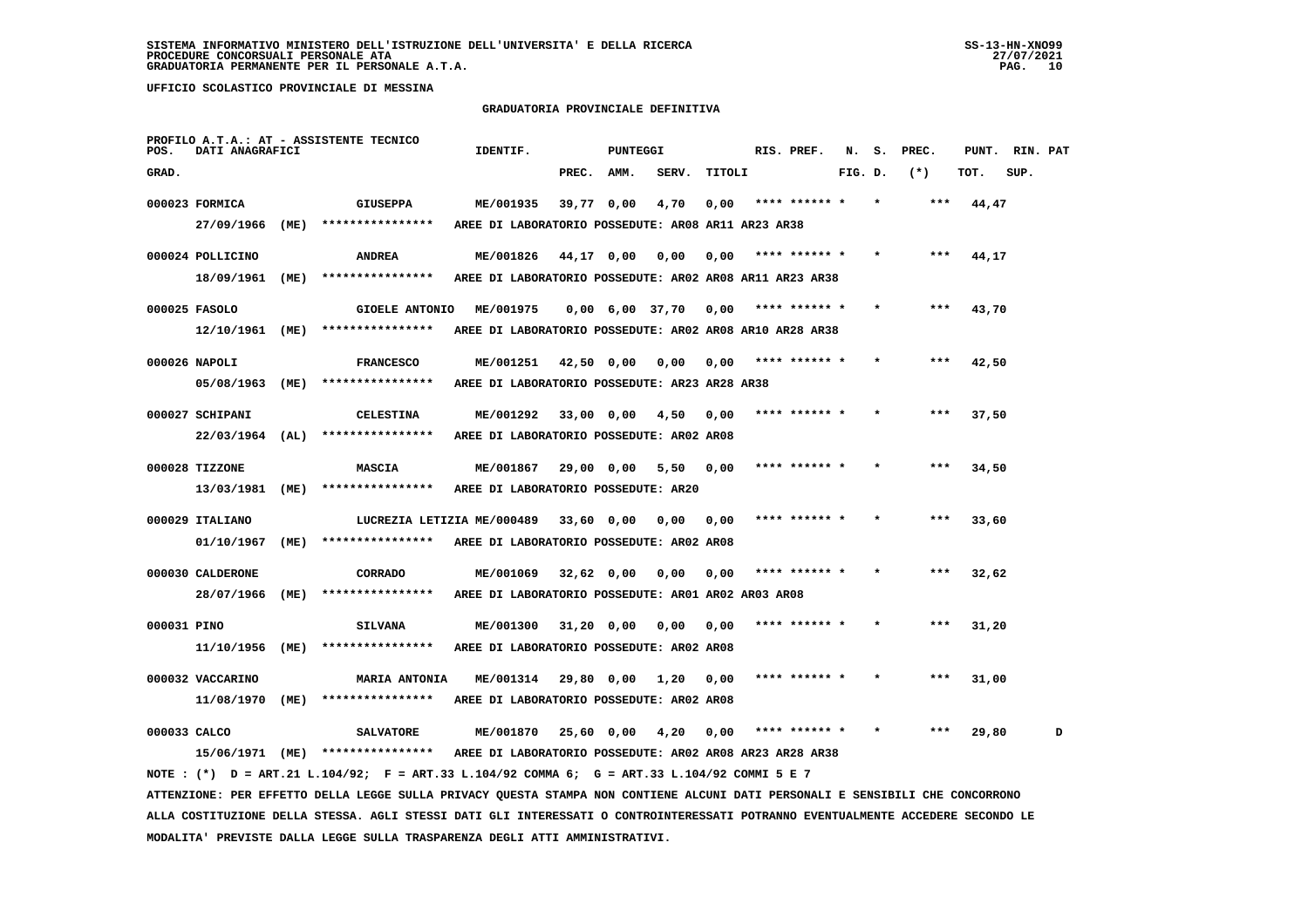# **GRADUATORIA PROVINCIALE DEFINITIVA**

| POS.           | DATI ANAGRAFICI |      | PROFILO A.T.A.: AT - ASSISTENTE TECNICO                                                                                       | IDENTIF.                                           |            | PUNTEGGI |      |              | RIS. PREF.    |         |         | N. S. PREC. | PUNT. | RIN. PAT |  |
|----------------|-----------------|------|-------------------------------------------------------------------------------------------------------------------------------|----------------------------------------------------|------------|----------|------|--------------|---------------|---------|---------|-------------|-------|----------|--|
| GRAD.          |                 |      |                                                                                                                               |                                                    | PREC.      | AMM.     |      | SERV. TITOLI |               | FIG. D. |         | $(*)$       | TOT.  | SUP.     |  |
| 000034 CICCOLO |                 |      | <b>ROCCO</b>                                                                                                                  | ME/001305                                          | 29,76 0,00 |          | 0,00 | 0,00         | **** ****** * |         |         | ***         | 29,76 |          |  |
|                | 27/05/1957      | (ME) | ****************                                                                                                              | AREE DI LABORATORIO POSSEDUTE: ARO1 ARO2 ARO3 ARO8 |            |          |      |              |               |         |         |             |       |          |  |
| 000035 TRIOLO  |                 |      | <b>ANTONINO</b>                                                                                                               | ME/001894                                          | 19,93 0,00 |          | 0,70 | 0,00         | **** ****** * |         | $\star$ | ***         | 20,63 |          |  |
|                | 30/03/1961      | (ME) | ****************                                                                                                              | AREE DI LABORATORIO POSSEDUTE: AR01 AR08           |            |          |      |              |               |         |         |             |       |          |  |
|                |                 |      | NOTE: (*) D = ART.21 L.104/92; F = ART.33 L.104/92 COMMA 6; G = ART.33 L.104/92 COMMI 5 E 7                                   |                                                    |            |          |      |              |               |         |         |             |       |          |  |
|                |                 |      | ATTENZIONE: PER EFFETTO DELLA LEGGE SULLA PRIVACY QUESTA STAMPA NON CONTIENE ALCUNI DATI PERSONALI E SENSIBILI CHE CONCORRONO |                                                    |            |          |      |              |               |         |         |             |       |          |  |

 **ALLA COSTITUZIONE DELLA STESSA. AGLI STESSI DATI GLI INTERESSATI O CONTROINTERESSATI POTRANNO EVENTUALMENTE ACCEDERE SECONDO LE MODALITA' PREVISTE DALLA LEGGE SULLA TRASPARENZA DEGLI ATTI AMMINISTRATIVI.**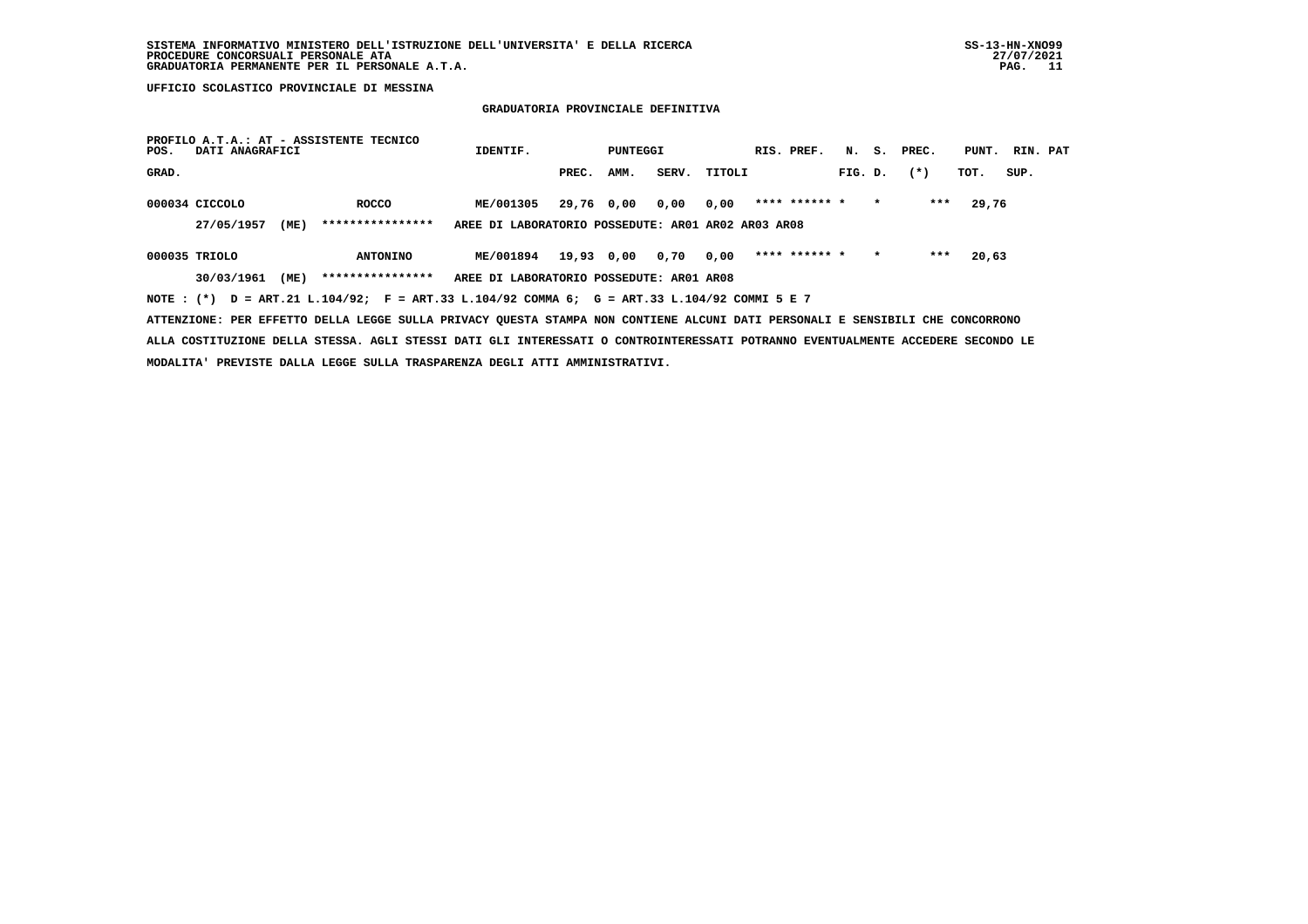**GRADUATORIA PROVINCIALE DEFINITIVA**

 **PROFILO A.T.A.: CO - CUOCO**

 **NON CI SONO ASPIRANTI DA STAMPARE**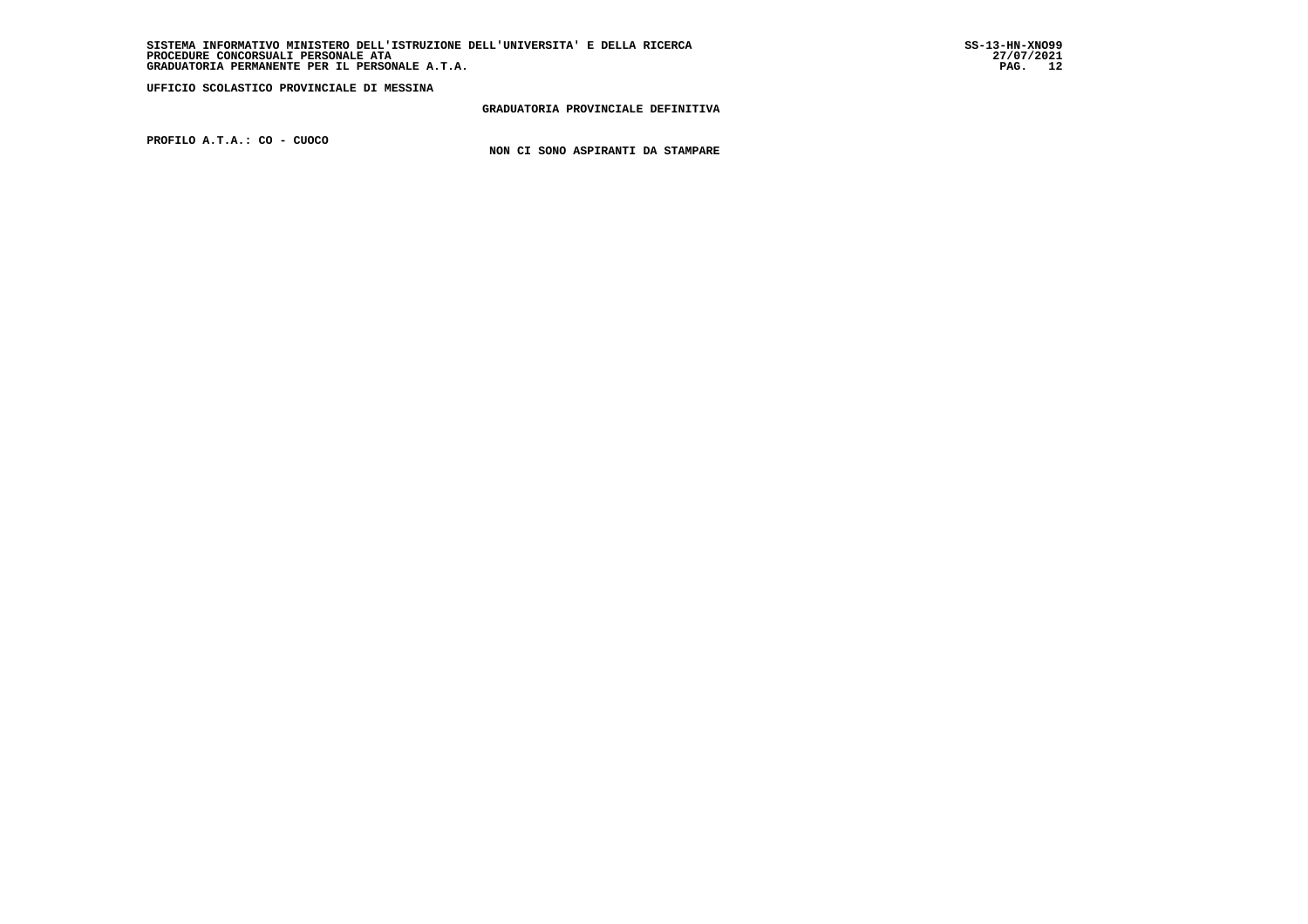# **GRADUATORIA PROVINCIALE DEFINITIVA**

| POS.         | DATI ANAGRAFICI      |      | PROFILO A.T.A.: CR - COLLABORATORE SCOLASTICO TECNICO (ADDETTO AZIENDE AGRARIE) | IDENTIF.  |            | PUNTEGGI |       |        | RIS. PREF.    | N.      | s.      | PREC. | PUNT. | RIN. PAT |  |
|--------------|----------------------|------|---------------------------------------------------------------------------------|-----------|------------|----------|-------|--------|---------------|---------|---------|-------|-------|----------|--|
| GRAD.        |                      |      |                                                                                 |           | PREC.      | AMM.     | SERV. | TITOLI |               | FIG. D. |         | $(*)$ | TOT.  | SUP.     |  |
|              | 000001 CARUSO        |      | <b>CARMELA</b>                                                                  | ME/001105 | 23,00      | 0,00     | 0,00  | 0,00   | **** ****** * |         | $\star$ | ***   | 23,00 |          |  |
|              | 06/01/1964           | (ME) | ****************                                                                |           |            |          |       |        |               |         |         |       |       |          |  |
| 000002 CALCO |                      |      | <b>SALVATORE</b>                                                                | ME/001871 | 18,30 0,00 |          | 1,35  | 0,00   | **** ****** * |         | $\star$ | $***$ | 19,65 |          |  |
|              | 15/06/1971           | (ME) | ****************                                                                |           |            |          |       |        |               |         |         |       |       |          |  |
|              | 000003 NIBALI LUPICA |      | GIUSEPPE SIGNORI ME/002032                                                      |           | 0,00       | 2,00     | 3,95  | 3,00   | **** ****** * |         | $\star$ | ***   | 8,95  |          |  |
|              | 22/03/1966           | (ME) | ****************                                                                |           |            |          |       |        |               |         |         |       |       |          |  |

 **NOTE : (\*) D = ART.21 L.104/92; F = ART.33 L.104/92 COMMA 6; G = ART.33 L.104/92 COMMI 5 E 7**

 **ATTENZIONE: PER EFFETTO DELLA LEGGE SULLA PRIVACY QUESTA STAMPA NON CONTIENE ALCUNI DATI PERSONALI E SENSIBILI CHE CONCORRONO ALLA COSTITUZIONE DELLA STESSA. AGLI STESSI DATI GLI INTERESSATI O CONTROINTERESSATI POTRANNO EVENTUALMENTE ACCEDERE SECONDO LE MODALITA' PREVISTE DALLA LEGGE SULLA TRASPARENZA DEGLI ATTI AMMINISTRATIVI.**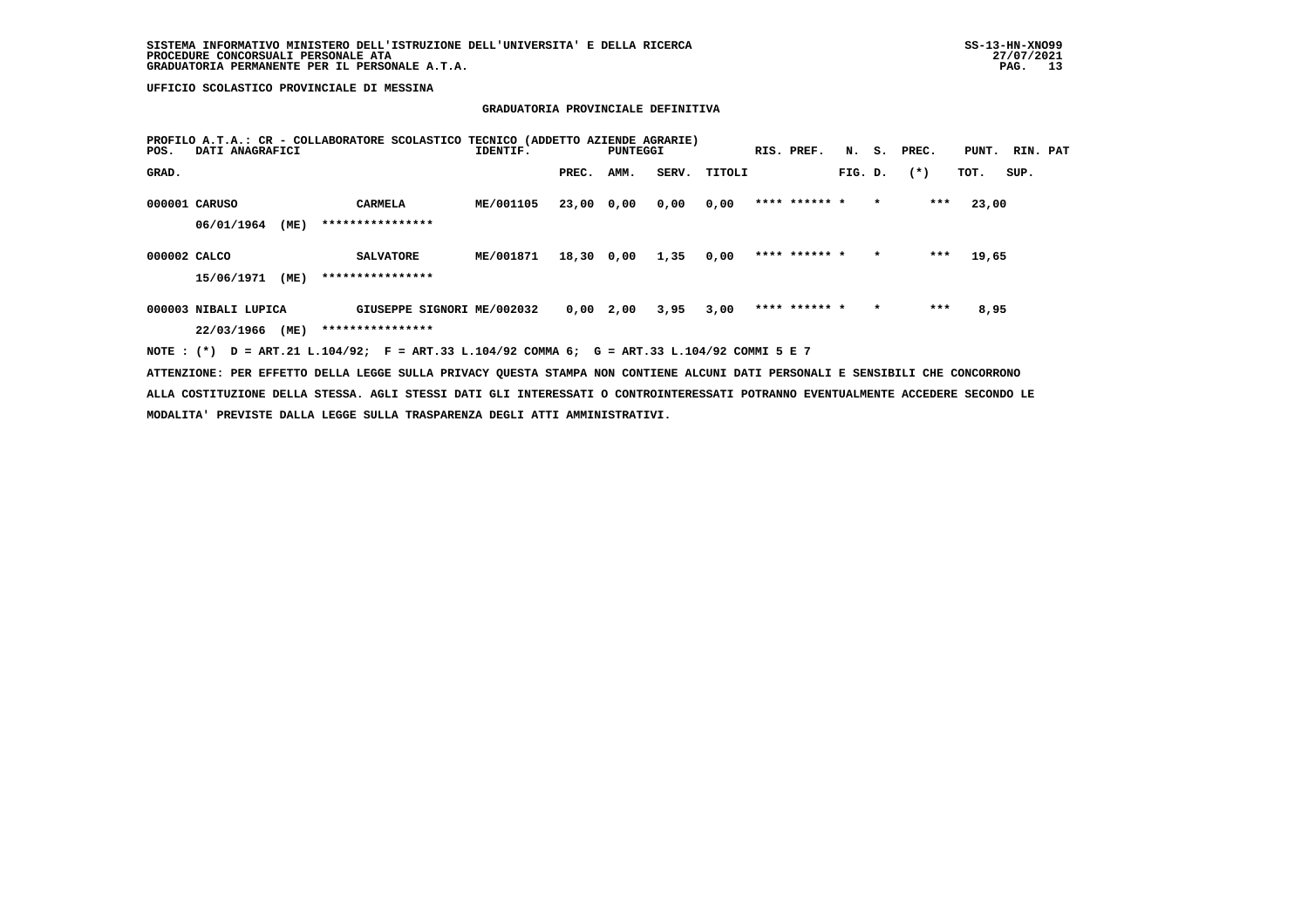#### **GRADUATORIA PROVINCIALE DEFINITIVA**

| POS.         | DATI ANAGRAFICI  |      | PROFILO A.T.A.: CS - COLLABORATORE SCOLASTICO | IDENTIF.  |       | PUNTEGGI |                       |        | RIS. PREF.    | N.      | s.      | PREC. | PUNT. | RIN. PAT |  |
|--------------|------------------|------|-----------------------------------------------|-----------|-------|----------|-----------------------|--------|---------------|---------|---------|-------|-------|----------|--|
| GRAD.        |                  |      |                                               |           | PREC. | AMM.     | SERV.                 | TITOLI |               | FIG. D. |         | $(*)$ | TOT.  | SUP.     |  |
|              | 000001 FURNARI   |      | GIOVANNI                                      | ME/002002 |       |          | $0,00$ 2,00 97,20     | 0,00   | **** ****** * |         | $\star$ | ***   | 99,20 |          |  |
|              | 26/03/1956       | (ME) | ****************                              |           |       |          |                       |        |               |         |         |       |       |          |  |
|              | 000002 MONFORTE  |      | MARIA CONCETTA                                | ME/002012 |       |          | $0,00$ 2,00 77,75     | 0,00   | **** ****** * |         |         | ***   | 79,75 |          |  |
|              | 09/06/1969       | (ME) | ****************                              |           |       |          |                       |        |               |         |         |       |       |          |  |
|              | 000003 RUGGERI   |      | <b>ROSARIA</b>                                | ME/002018 |       |          | $0,00$ 2,50 68,75     | 0,00   | **** ****** * |         |         | ***   | 71,25 |          |  |
|              | 18/07/1973       | (ME) | ****************                              |           |       |          |                       |        |               |         |         |       |       |          |  |
| 000004 RAVI  |                  |      | <b>CONCETTINA</b>                             | ME/002019 |       |          | $0,00$ 3,00 55,25     | 0,00   | **** ****** * |         |         | $***$ | 58,25 |          |  |
|              | 13/10/1967       | (ME) | ****************                              |           |       |          |                       |        |               |         |         |       |       |          |  |
| 000005 AMATA |                  |      | <b>FAUSTO</b>                                 | ME/001946 |       |          | $0,00$ 2,00 38,35     | 0,00   | **** ****** * |         |         | $***$ | 40,35 |          |  |
|              | 14/02/1962       | (ME) | ****************                              |           |       |          |                       |        |               |         |         |       |       |          |  |
|              | 000006 BONGIORNO |      | <b>GRAZIELLA</b>                              | ME/001964 |       |          | $0,00$ 2,00 36,50     | 0,00   | **** ****** * |         | $\star$ | $***$ | 38,50 |          |  |
|              | 13/04/1969       | (ME) | ****************                              |           |       |          |                       |        |               |         |         |       |       |          |  |
|              | 000007 FONDARO   |      | <b>SANTINA</b>                                | ME/001998 |       |          | $0,00$ 2,00 34,00     | 0,00   |               |         |         |       | 36,00 |          |  |
|              | 11/05/1975       | (ME) | ****************                              |           |       |          |                       |        |               |         |         |       |       |          |  |
|              | 000008 LA GRECA  |      | <b>ANGELA</b>                                 | ME/002023 |       |          | $0,00$ 2,00 32,75     | 0,00   | **** ****** * |         |         | $***$ | 34,75 |          |  |
|              | 13/04/1969       | (ME) | ****************                              |           |       |          |                       |        |               |         |         |       |       |          |  |
|              | 000009 FISICARO  |      | CARMELINA                                     | ME/001997 |       |          | $0,00$ 2,00 30,50     | 0,00   | **** ****** * |         |         | $***$ | 32,50 |          |  |
|              | 18/09/1962       | (ME) | ****************                              |           |       |          |                       |        |               |         |         |       |       |          |  |
|              | 000010 CALANDI   |      | <b>VERONICA</b>                               | ME/001967 |       |          | $0,00$ 2,00 30,00     | 0,00   | **** ****** * |         |         | $***$ | 32,00 |          |  |
|              | 11/03/1976       | (ME) | ****************                              |           |       |          |                       |        |               |         |         |       |       |          |  |
| 000011 RUNCI |                  |      | LUCIA<br>****************                     | ME/002006 |       |          | $0,00$ $3,50$ $27,50$ | 0,00   |               |         |         | ***   | 31,00 |          |  |
|              | 23/10/1985       | (ME) |                                               |           |       |          |                       |        |               |         |         |       |       |          |  |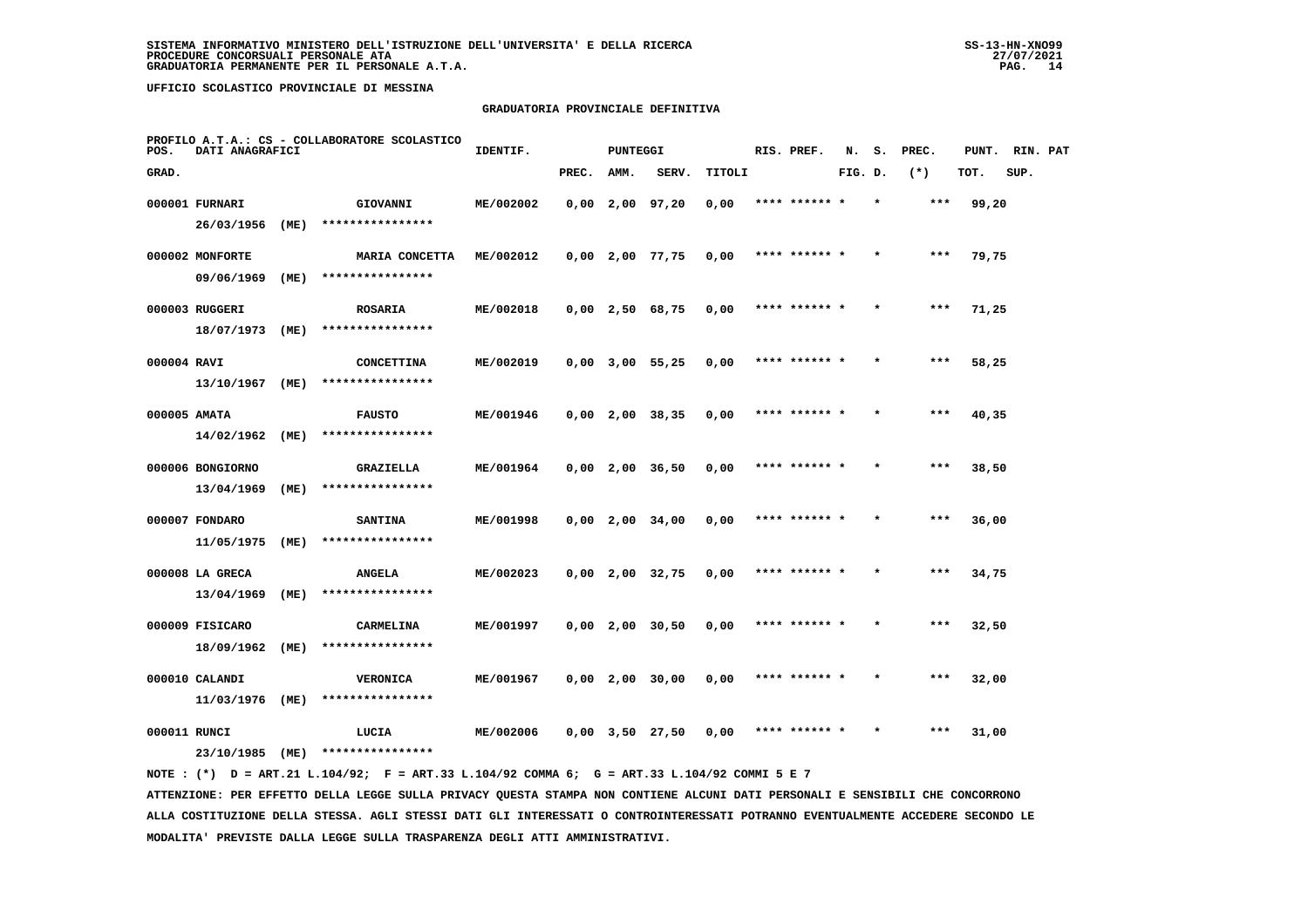#### **GRADUATORIA PROVINCIALE DEFINITIVA**

| POS.         | DATI ANAGRAFICI                       |      | PROFILO A.T.A.: CS - COLLABORATORE SCOLASTICO | IDENTIF.  |            | <b>PUNTEGGI</b> |                               |        | RIS. PREF.    | N.      | s.      | PREC. | PUNT. | RIN. PAT |  |
|--------------|---------------------------------------|------|-----------------------------------------------|-----------|------------|-----------------|-------------------------------|--------|---------------|---------|---------|-------|-------|----------|--|
| GRAD.        |                                       |      |                                               |           | PREC.      | AMM.            | SERV.                         | TITOLI |               | FIG. D. |         | $(*)$ | TOT.  | SUP.     |  |
| 000012 SALVO |                                       |      | <b>MARIA</b>                                  | ME/001993 |            |                 | $0,00$ $2,00$ $28,08$         | 0,00   | **** ****** * |         |         | ***   | 30,08 |          |  |
|              | 26/03/1970 (ME)                       |      | ****************                              |           |            |                 |                               |        |               |         |         |       |       |          |  |
|              | 000013 MAZZOLA                        |      | <b>FRANCESCA</b>                              | ME/001950 |            |                 | $0,00 \quad 2,50 \quad 26,25$ | 0,00   | **** ****** * |         |         | ***   | 28,75 |          |  |
|              | 22/01/1977 (PA)                       |      | ****************                              |           |            |                 |                               |        |               |         |         |       |       |          |  |
|              | 000014 LOGOZZO                        |      | <b>MARIA ROSA</b>                             | ME/002028 |            |                 | $0,00$ $3,00$ $24,00$         | 0,00   | **** ****** * |         |         | $***$ | 27,00 |          |  |
|              | 26/05/1964                            | (RC) | ****************                              |           |            |                 |                               |        |               |         |         |       |       |          |  |
|              | 000015 LO SCHIAVO                     |      | COSTANZA CONCETT ME/001905                    |           | 18,00 0,00 |                 | 8,55                          | 0,00   | **** ****** * |         | $\star$ | $***$ | 26,55 |          |  |
|              | 06/12/1966                            | (ME) | ****************                              |           |            |                 |                               |        |               |         |         |       |       |          |  |
|              | 000016 SALAMONE                       |      | <b>MARIA STEFANA</b>                          | ME/001854 | 20,50 0,00 |                 | 6,00                          | 0,00   | **** ****** * |         |         | ***   | 26,50 |          |  |
|              | 25/02/1966                            | (ME) | ****************                              |           |            |                 |                               |        |               |         |         |       |       |          |  |
|              | 000017 LA MACCHIA                     |      | FRANCESCA RITA                                | ME/001835 | 20,50 0,00 |                 | 5,50                          | 0,00   | **** ****** * |         |         | $***$ | 26,00 |          |  |
|              | 12/11/1964                            | (ME) | ****************                              |           |            |                 |                               |        |               |         |         |       |       |          |  |
|              | 000018 GIARDINIERE<br>27/05/1970 (BS) |      | TINDERA<br>****************                   | ME/001851 | 20,50 0,00 |                 | 5,50                          | 0,00   | **** ****** * |         |         | $***$ | 26,00 |          |  |
|              |                                       |      |                                               |           |            |                 |                               |        |               |         |         |       |       |          |  |
|              | 000019 FILORAMO<br>25/10/1964         | (ME) | <b>CONCETTA</b><br>****************           | ME/001996 |            |                 | $0,00$ 2,50 23,50             | 0,00   | **** ****** * |         |         | ***   | 26,00 |          |  |
|              |                                       |      |                                               |           |            |                 |                               |        |               |         |         |       |       |          |  |
|              | 000020 CALABRO'<br>09/12/1965         | (ME) | <b>SALVATORE</b><br>****************          | ME/001966 |            |                 | $0,00$ 2,00 23,85             | 0,00   | **** ****** * |         |         | ***   | 25,85 |          |  |
|              |                                       |      |                                               |           |            |                 |                               |        |               |         |         |       |       |          |  |
|              | 000021 DAINOTTI<br>29/10/1983         | (ME) | <b>BASILIO</b><br>****************            | ME/001992 |            |                 | $0,00$ $3,00$ $22,75$         | 0,00   | **** ****** * |         |         | ***   | 25,75 |          |  |
|              | 000022 SALTALAMACCHIA                 |      | <b>ROSA</b>                                   | ME/001347 | 21,00 0,00 |                 | 4,50                          | 0,00   | **** ****** * |         |         | $***$ | 25,50 |          |  |
|              | 29/12/1959 (ME)                       |      | ****************                              |           |            |                 |                               |        |               |         |         |       |       |          |  |
|              |                                       |      |                                               |           |            |                 |                               |        |               |         |         |       |       |          |  |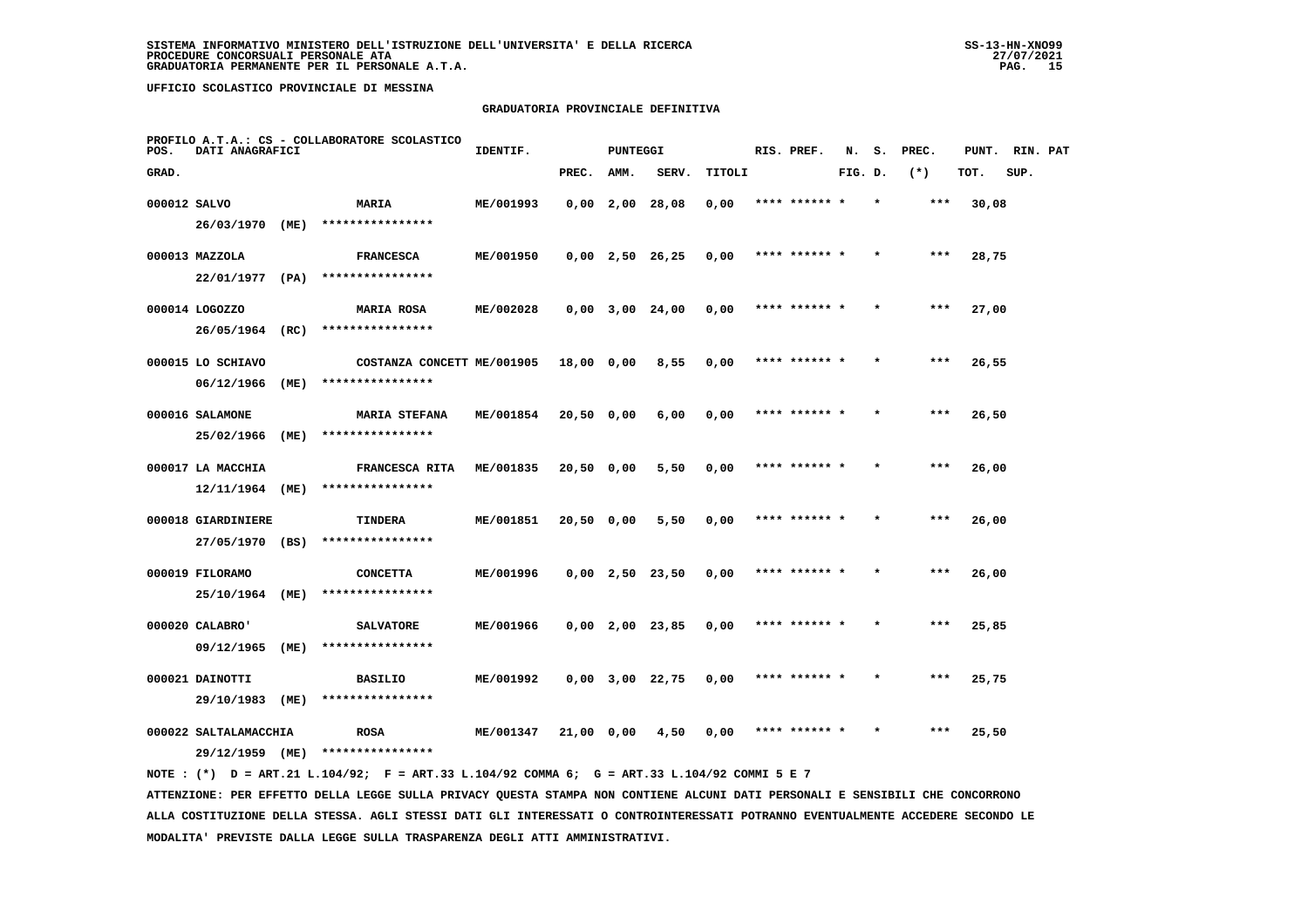#### **GRADUATORIA PROVINCIALE DEFINITIVA**

| POS.         | DATI ANAGRAFICI |      | PROFILO A.T.A.: CS - COLLABORATORE SCOLASTICO | IDENTIF.  |              | PUNTEGGI |       |        | RIS. PREF.    | N.      | s.      | PREC. | PUNT. | RIN. PAT |  |
|--------------|-----------------|------|-----------------------------------------------|-----------|--------------|----------|-------|--------|---------------|---------|---------|-------|-------|----------|--|
| GRAD.        |                 |      |                                               |           | PREC.        | AMM.     | SERV. | TITOLI |               | FIG. D. |         | $(*)$ | TOT.  | SUP.     |  |
|              | 000023 CELESTI  |      | <b>GIUSEPPA</b>                               | ME/001853 | 21,00 0,00   |          | 4,50  | 0,00   | **** ****** * |         | $\star$ | $***$ | 25,50 |          |  |
|              | 04/01/1959      | (ME) | ****************                              |           |              |          |       |        |               |         |         |       |       |          |  |
|              | 000024 BUCIUNI  |      | <b>ROSARIA</b>                                | ME/001878 | $19,25$ 0,00 |          | 6,00  | 0,00   | **** ****** * |         |         | ***   | 25,25 |          |  |
|              | 03/11/1968      | (ME) | ****************                              |           |              |          |       |        |               |         |         |       |       |          |  |
|              | 000025 RECUPERO |      | <b>CRISTOFORO</b>                             | ME/001856 | 20,50 0,00   |          | 4,50  | 0,00   | **** ****** * |         |         | ***   | 25,00 |          |  |
|              | 29/06/1963      | (ME) | ****************                              |           |              |          |       |        |               |         |         |       |       |          |  |
|              | 000026 RISITANO |      | <b>ANTONINO</b>                               | ME/001919 | 20,50 0,00   |          | 4,50  | 0,00   | **** ****** * |         |         | $***$ | 25,00 |          |  |
|              | 10/05/1978      | (ME) | ****************                              |           |              |          |       |        |               |         |         |       |       |          |  |
|              | 000027 RESTIVO  |      | LUANA LETTERIA                                | ME/001855 | 16,00 0,00   |          | 9,00  | 0,00   | **** ****** * |         |         | ***   | 25,00 |          |  |
|              | 30/12/1954 (ME) |      | ****************                              |           |              |          |       |        |               |         |         |       |       |          |  |
| 000028 PAPA  |                 |      | <b>GRAZIA</b>                                 | ME/001862 | 20,50 0,00   |          | 4,00  | 0,00   | **** ****** * |         | $\star$ | $***$ | 24,50 |          |  |
|              | 21/11/1966      | (ME) | ****************                              |           |              |          |       |        |               |         |         |       |       |          |  |
|              | 000029 LAZZARO  |      | <b>SALVATORE</b>                              | ME/001483 | 19,60 0,00   |          | 4,50  | 0,00   |               |         |         |       | 24,10 |          |  |
|              | 04/03/1968      | (ME) | ****************                              |           |              |          |       |        |               |         |         |       |       |          |  |
|              | 000030 PARISI   |      | <b>MATTIA</b>                                 | ME/001915 | 18,50 0,00   |          | 5,50  | 0,00   | **** ****** * |         |         | $***$ | 24,00 |          |  |
|              | 09/01/1966      | (ME) | ****************                              |           |              |          |       |        |               |         |         |       |       |          |  |
|              | 000031 SCORDINO |      | VINCENZA                                      | ME/001847 | 19,00 0,00   |          | 5,00  | 0,00   | **** ****** * |         | $\star$ | $***$ | 24,00 |          |  |
|              | 18/05/1964      | (ME) | ****************                              |           |              |          |       |        |               |         |         |       |       |          |  |
| 000032 VIENI |                 |      | ANNA MARIA                                    | ME/001931 | 19,50 0,00   |          | 4,50  | 0,00   | **** ****** * |         |         | $***$ | 24,00 |          |  |
|              | 22/10/1957      | (ME) | ****************                              |           |              |          |       |        |               |         |         |       |       |          |  |
| 000033 LAX   |                 |      | <b>ANTONINA</b>                               | ME/001838 | 19,00 0,00   |          | 4,50  | 0,00   |               |         |         | ***   | 23,50 |          |  |
|              | 23/11/1973      | (ME) | ****************                              |           |              |          |       |        |               |         |         |       |       |          |  |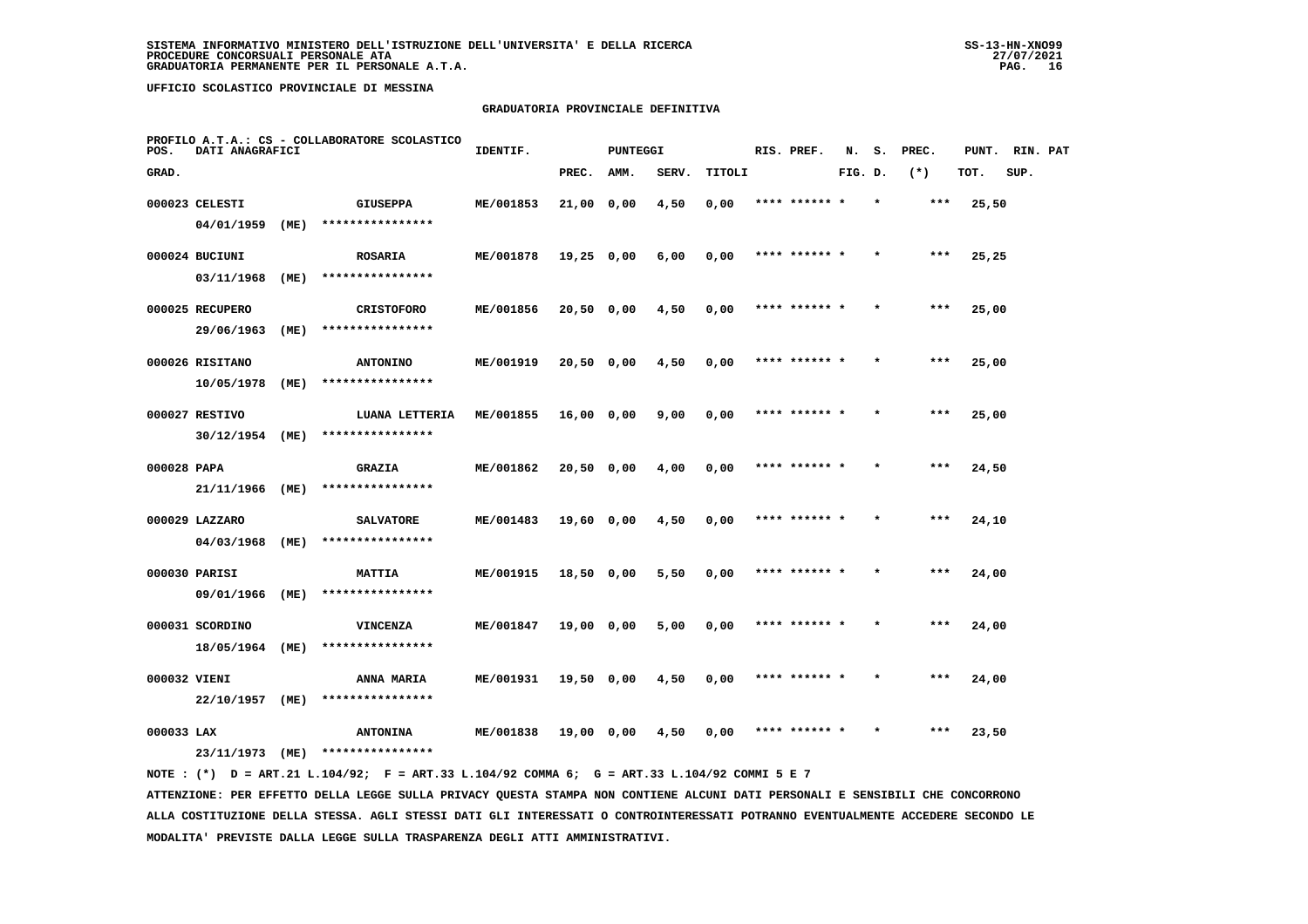#### **GRADUATORIA PROVINCIALE DEFINITIVA**

| POS.  | DATI ANAGRAFICI  |      | PROFILO A.T.A.: CS - COLLABORATORE SCOLASTICO | IDENTIF.  |              | <b>PUNTEGGI</b> |       |        | RIS. PREF.    | N.      | s. | PREC. | PUNT. | RIN. PAT |  |
|-------|------------------|------|-----------------------------------------------|-----------|--------------|-----------------|-------|--------|---------------|---------|----|-------|-------|----------|--|
| GRAD. |                  |      |                                               |           | PREC.        | AMM.            | SERV. | TITOLI |               | FIG. D. |    | $(*)$ | TOT.  | SUP.     |  |
|       | 000034 GAMBINO   |      | ELENA TINDARA                                 | ME/001899 | 18,50 0,00   |                 | 5,00  | 0,00   | **** ****** * |         |    | $***$ | 23,50 |          |  |
|       | 29/06/1979       | (ME) | ****************                              |           |              |                 |       |        |               |         |    |       |       |          |  |
|       | 000035 ALTIERI   |      | <b>ROSA</b>                                   | ME/001875 | 18,95 0,00   |                 | 4,50  | 0,00   | **** ****** * |         |    | $***$ | 23,45 |          |  |
|       | 11/02/1964 (ME)  |      | ****************                              |           |              |                 |       |        |               |         |    |       |       |          |  |
|       | 000036 LO TURCO  |      | <b>GIUSEPPE</b>                               | ME/001906 | 18,40 0,00   |                 | 5,00  | 0,00   | **** ****** * |         |    | ***   | 23,40 |          |  |
|       | 06/09/1986       | (ME) | ****************                              |           |              |                 |       |        |               |         |    |       |       |          |  |
|       | 000037 LOMBARDO  |      | <b>CATERINA</b>                               | ME/001907 | 18,70 0,00   |                 | 4,50  | 0,00   | **** ****** * |         |    | $***$ | 23,20 |          |  |
|       | 23/02/1971       | (ME) | ****************                              |           |              |                 |       |        |               |         |    |       |       |          |  |
|       | 000038 STRACUZZI |      | LUCIA                                         | ME/001928 | 18,50 0,00   |                 | 4,50  | 0,00   | **** ****** * |         |    | ***   | 23,00 |          |  |
|       | 10/01/1973       | (ME) | ****************                              |           |              |                 |       |        |               |         |    |       |       |          |  |
|       | 000039 FARITE    |      | ANASTASIA MARIA ME/001888                     |           | 17,10 0,00   |                 | 5,50  | 0,00   | **** ****** * |         |    | $***$ | 22,60 |          |  |
|       | 23/05/1955       | (ME) | ****************                              |           |              |                 |       |        |               |         |    |       |       |          |  |
|       | 000040 BOMBACI   |      | ORAZIO                                        | ME/001933 | 18,60 0,00   |                 | 4,00  | 0,00   | **** ******   |         |    | ***   | 22,60 |          |  |
|       | 21/04/1960       | (ME) | ****************                              |           |              |                 |       |        |               |         |    |       |       |          |  |
|       | 000041 PANARELLO |      | <b>MICHELE</b>                                | ME/001914 | $16,75$ 0,00 |                 | 5,50  | 0,00   | **** ****** * |         |    | $***$ | 22,25 |          |  |
|       | 15/09/1960       | (ME) | ****************                              |           |              |                 |       |        |               |         |    |       |       |          |  |
|       | 000042 NOVELLO   |      | <b>FRANCESCA</b>                              | ME/001406 | 21,00 0,00   |                 | 1,20  | 0,00   | **** ****** * |         |    | $***$ | 22,20 |          |  |
|       | 14/04/1970       | (SR) | ****************                              |           |              |                 |       |        |               |         |    |       |       |          |  |
|       | 000043 FRANCHINA |      | <b>GIUSEPPE</b><br>****************           | ME/001898 | 17,65 0,00   |                 | 4,50  | 0,00   | **** ****** * |         |    | ***   | 22,15 |          |  |
|       | 01/01/1968       | (ME) |                                               |           |              |                 |       |        |               |         |    |       |       |          |  |
|       | 000044 FERRARA   |      | <b>PASQUALE</b>                               | ME/001896 | 17,40 0,00   |                 | 4,50  | 0,00   | **** ****** * |         |    | ***   | 21,90 |          |  |
|       | 22/05/1963       | (ME) | ****************                              |           |              |                 |       |        |               |         |    |       |       |          |  |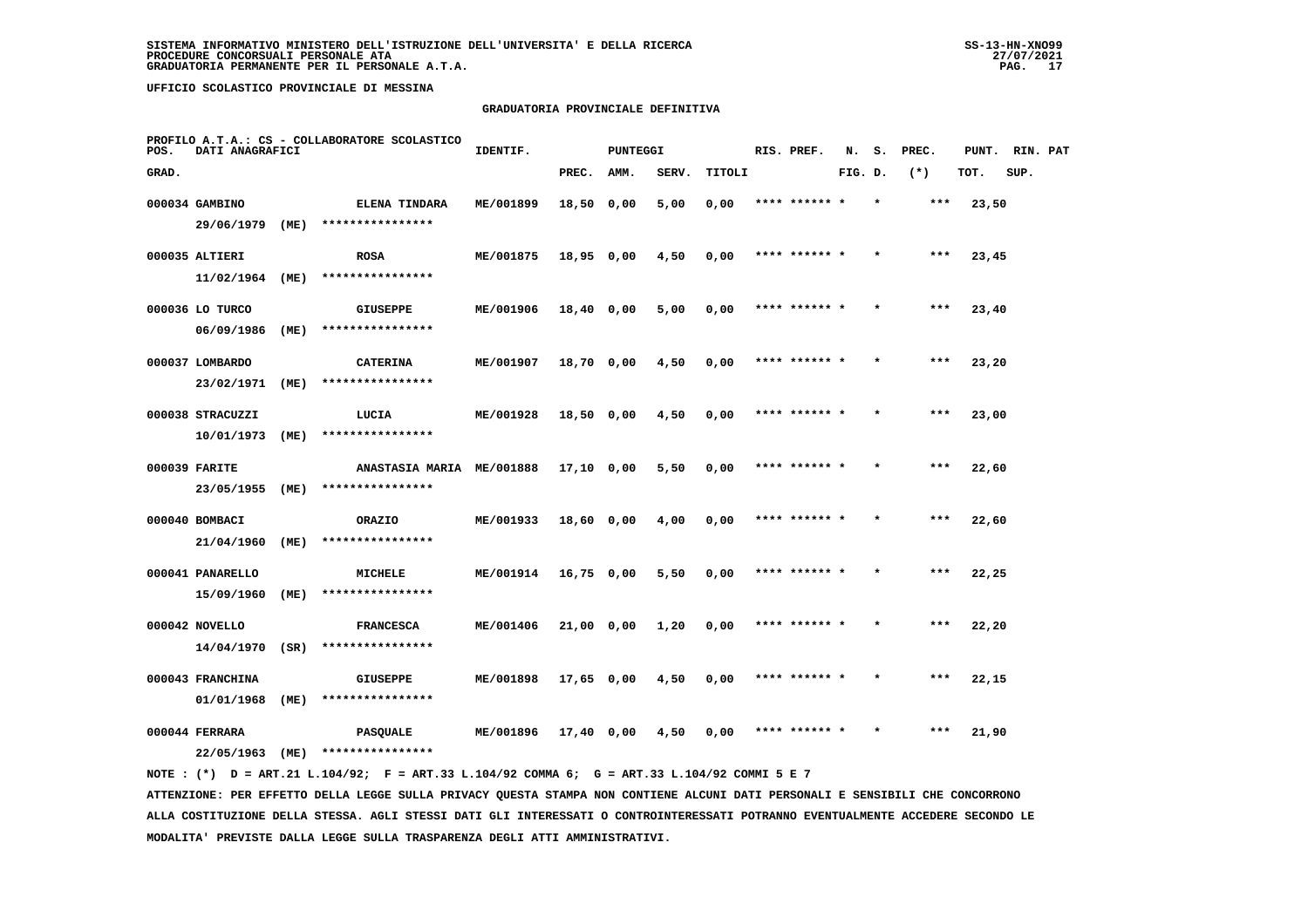#### **GRADUATORIA PROVINCIALE DEFINITIVA**

| POS.  | DATI ANAGRAFICI   |      | PROFILO A.T.A.: CS - COLLABORATORE SCOLASTICO | IDENTIF.         |              | <b>PUNTEGGI</b> |                   |        | RIS. PREF.    | N.      | s.      | PREC. | PUNT. | RIN. PAT |  |
|-------|-------------------|------|-----------------------------------------------|------------------|--------------|-----------------|-------------------|--------|---------------|---------|---------|-------|-------|----------|--|
| GRAD. |                   |      |                                               |                  | PREC.        | AMM.            | SERV.             | TITOLI |               | FIG. D. |         | $(*)$ | TOT.  | SUP.     |  |
|       | 000045 ALIQUO'    |      | CARMELA                                       | ME/001874        | 16,70 0,00   |                 | 5,00              | 0,00   | **** ****** * |         | $\star$ | ***   | 21,70 |          |  |
|       | 07/01/1970        | (ME) | ****************                              |                  |              |                 |                   |        |               |         |         |       |       |          |  |
|       | 000046 BONAZINGA  |      | MARIA                                         | ME/001963        |              |                 | $0,00$ 2,50 19,15 | 0,00   | **** ******   |         |         | ***   | 21,65 |          |  |
|       | 13/09/1965        | (ME) | ****************                              |                  |              |                 |                   |        |               |         |         |       |       |          |  |
|       | 000047 MANGANARO  |      | <b>STEFANO</b>                                | ME/001910        | $16,60$ 0,00 |                 | 5,00              | 0,00   | **** ****** * |         |         | $***$ | 21,60 |          |  |
|       | 09/04/1974        | (MI) | ****************                              |                  |              |                 |                   |        |               |         |         |       |       |          |  |
|       | 000048 TRIOLO     |      | <b>DOMENICA</b>                               | ME/001590        | 19,80 0,00   |                 | 1,80              | 0,00   | **** ****** * |         |         | ***   | 21,60 |          |  |
|       | 27/11/1978        | (ME) | ****************                              |                  |              |                 |                   |        |               |         |         |       |       |          |  |
|       | 000049 FERRARA    |      | VALENTINA                                     | ME/001811        | $16,40$ 0,00 |                 | 5,00              | 0,00   | **** ****** * |         |         | $***$ | 21,40 |          |  |
|       | 17/04/1985        | (ME) | ****************                              |                  |              |                 |                   |        |               |         |         |       |       |          |  |
|       | 000050 GORGONE    |      | <b>MARIA GRAZIA</b>                           | ME/001813        | 15,90 0,00   |                 | 5,50              | 0,00   | **** ****** * |         |         | $***$ | 21,40 |          |  |
|       | 02/07/1974 (ME)   |      | ****************                              |                  |              |                 |                   |        |               |         |         |       |       |          |  |
|       | 000051 CRIFO'     |      | GIOVANNI                                      | ME/001884        | 16,00 0,00   |                 | 5,00              | 0,00   | **** ****** * |         |         | $***$ | 21,00 |          |  |
|       | 10/01/1966        | (ME) | ****************                              |                  |              |                 |                   |        |               |         |         |       |       |          |  |
|       | 000052 CRISAFULLI |      | LUCIA CATERINA                                | ME/001268        | 21,00 0,00   |                 | 0,00              | 0,00   | **** ******   |         |         | ***   | 21,00 |          |  |
|       | 21/07/1963        | (ME) | ****************                              |                  |              |                 |                   |        |               |         |         |       |       |          |  |
|       | 000053 SALMERI    |      | <b>SANTA</b>                                  | ME/001921        | 16,00 0,00   |                 | 5,00              | 0,00   | **** ****** * |         |         | $***$ | 21,00 |          |  |
|       | 29/10/1963        | (ME) | ****************                              |                  |              |                 |                   |        |               |         |         |       |       |          |  |
|       | 000054 BERTUCCIO  |      | <b>PASQUA</b>                                 | ME/001877        | 16,50 0,00   |                 | 4,50              | 0,00   | **** ****** * |         |         | $***$ | 21,00 |          |  |
|       | 01/07/1972        | (ME) | ****************                              |                  |              |                 |                   |        |               |         |         |       |       |          |  |
|       | 000055 CACCIOLA   |      | TERESA                                        | <b>ME/001934</b> | 16,50 0,00   |                 | 4,50              | 0,00   | **** ****** * |         |         | ***   | 21,00 |          |  |
|       | 15/05/1965        | (ME) | ****************                              |                  |              |                 |                   |        |               |         |         |       |       |          |  |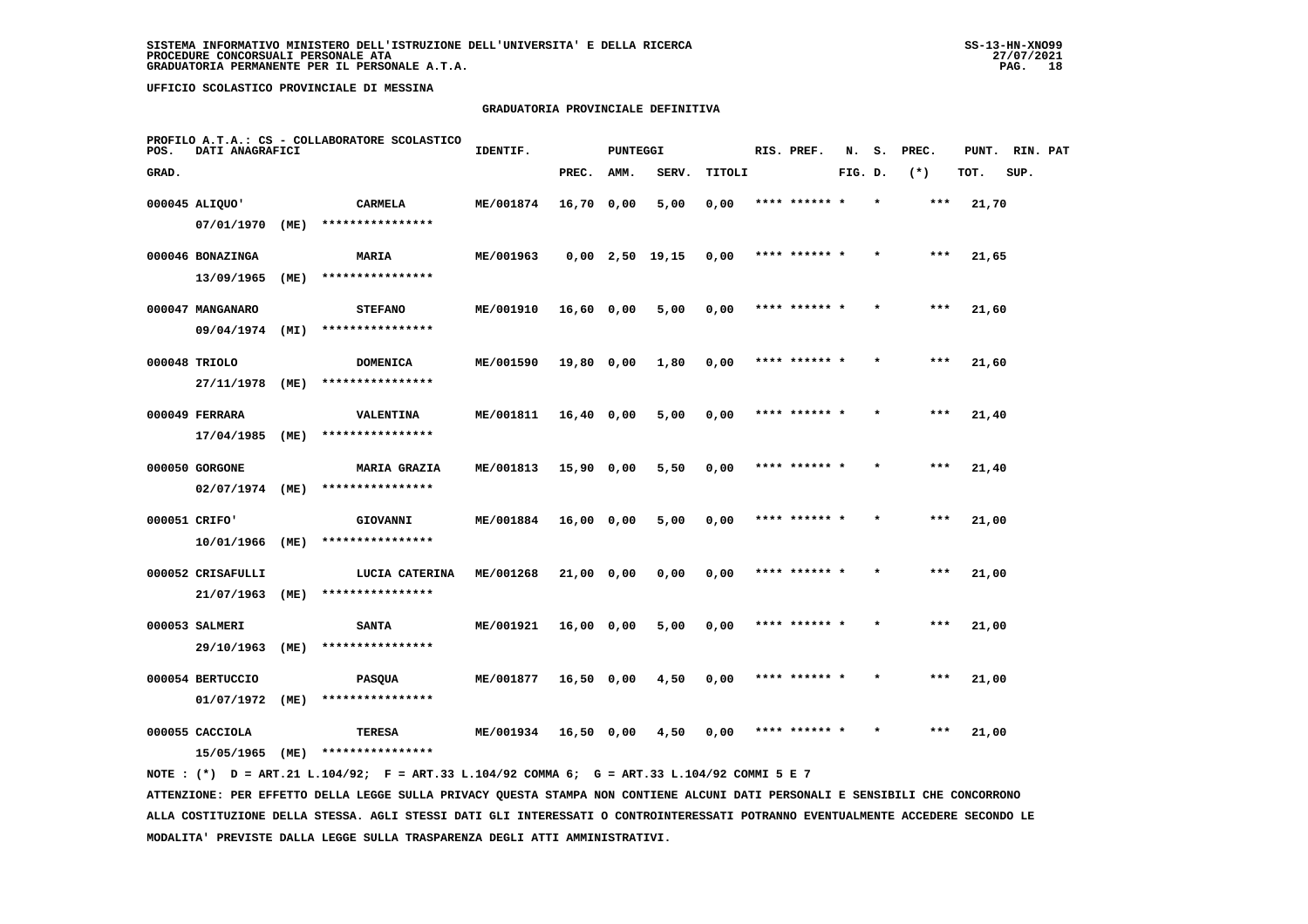#### **GRADUATORIA PROVINCIALE DEFINITIVA**

| POS.         | DATI ANAGRAFICI                |      | PROFILO A.T.A.: CS - COLLABORATORE SCOLASTICO | IDENTIF.         |            | <b>PUNTEGGI</b> |                   |        | RIS. PREF.    | N.      | s.      | PREC. | PUNT. | RIN. PAT |  |
|--------------|--------------------------------|------|-----------------------------------------------|------------------|------------|-----------------|-------------------|--------|---------------|---------|---------|-------|-------|----------|--|
| GRAD.        |                                |      |                                               |                  | PREC.      | AMM.            | SERV.             | TITOLI |               | FIG. D. |         | $(*)$ | TOT.  | SUP.     |  |
|              | 000056 CACCIOLA                |      | CARMELA                                       | ME/001879        | 16,50 0,00 |                 | 4,50              | 0,00   | **** ****** * |         | $\star$ | ***   | 21,00 |          |  |
|              | 20/02/1963                     | (ME) | ****************                              |                  |            |                 |                   |        |               |         |         |       |       |          |  |
|              | 000057 IMBESI                  |      | GIANDOMENICO PIO ME/001822                    |                  | 20,95 0,00 |                 | 0,00              | 0,00   | **** ****** * |         |         | ***   | 20,95 |          |  |
|              | 08/07/1971 (ME)                |      | ****************                              |                  |            |                 |                   |        |               |         |         |       |       |          |  |
| 000058 DRAGO |                                |      | <b>ANTONINO</b>                               | ME/001886        | 16,10 0,00 |                 | 4,50              | 0,00   | **** ****** * |         |         | $***$ | 20,60 |          |  |
|              | 20/10/1968                     | (ME) | ****************                              |                  |            |                 |                   |        |               |         |         |       |       |          |  |
|              | 000059 MANETTO                 |      | <b>MARIATERESA</b>                            | ME/001908        | 16,00 0,00 |                 | 4,50              | 0,00   | **** ****** * |         |         | $***$ | 20,50 |          |  |
|              | 30/09/1977                     | (ME) | ****************                              |                  |            |                 |                   |        |               |         |         |       |       |          |  |
| 000060 FOTI  |                                |      | <b>MARIA</b>                                  | ME/001269        | 20,50 0,00 |                 | 0,00              | 0,00   | **** ****** * |         |         | $***$ | 20,50 |          |  |
|              | 15/10/1954 (ME)                |      | ****************                              |                  |            |                 |                   |        |               |         |         |       |       |          |  |
| 000061 CASO  |                                |      | <b>ARMANDO</b>                                | ME/001881        | 15,75 0,00 |                 | 4,50              | 0,00   | **** ****** * |         |         | ***   | 20,25 |          |  |
|              | 01/01/1960 (ME)                |      | ****************                              |                  |            |                 |                   |        |               |         |         |       |       |          |  |
| 000062 VINCI |                                |      | <b>ROSY</b>                                   | ME/001974        |            |                 | $0.00$ 3.00 17.25 | 0,00   | **** ******   |         |         | ***   | 20,25 |          |  |
|              | 13/04/1976 (ME)                |      | ****************                              |                  |            |                 |                   |        |               |         |         |       |       |          |  |
|              | 000063 PIPARO                  |      | <b>GIUSEPPE</b><br>****************           | ME/001917        | 14,60 0,00 |                 | 5,50              | 0,00   | **** ****** * |         |         | $***$ | 20,10 |          |  |
|              | 16/03/1964                     | (ME) |                                               |                  |            |                 |                   |        |               |         |         |       |       |          |  |
|              | 000064 CALDERONE<br>31/07/1973 | (ME) | <b>MARIA ROSA</b><br>****************         | ME/001880        | 15,50 0,00 |                 | 4,50              | 0,00   | **** ****** * |         |         | ***   | 20,00 |          |  |
|              |                                |      |                                               |                  |            |                 |                   |        |               |         |         |       |       |          |  |
| 000065 FOTI  | 13/08/1966 (ME)                |      | <b>ANTONINA</b><br>****************           | ME/001897        | 15,50 0,00 |                 | 4,50              | 0,00   | **** ****** * |         |         | $***$ | 20,00 |          |  |
|              |                                |      |                                               |                  |            |                 |                   |        |               |         |         |       |       |          |  |
|              | 000066 ISGRO'<br>01/12/1960    | (ME) | TONINA LUISA<br>****************              | <b>ME/001902</b> | 15,50 0,00 |                 | 4,50              | 0,00   |               |         |         | ***   | 20,00 |          |  |
|              |                                |      |                                               |                  |            |                 |                   |        |               |         |         |       |       |          |  |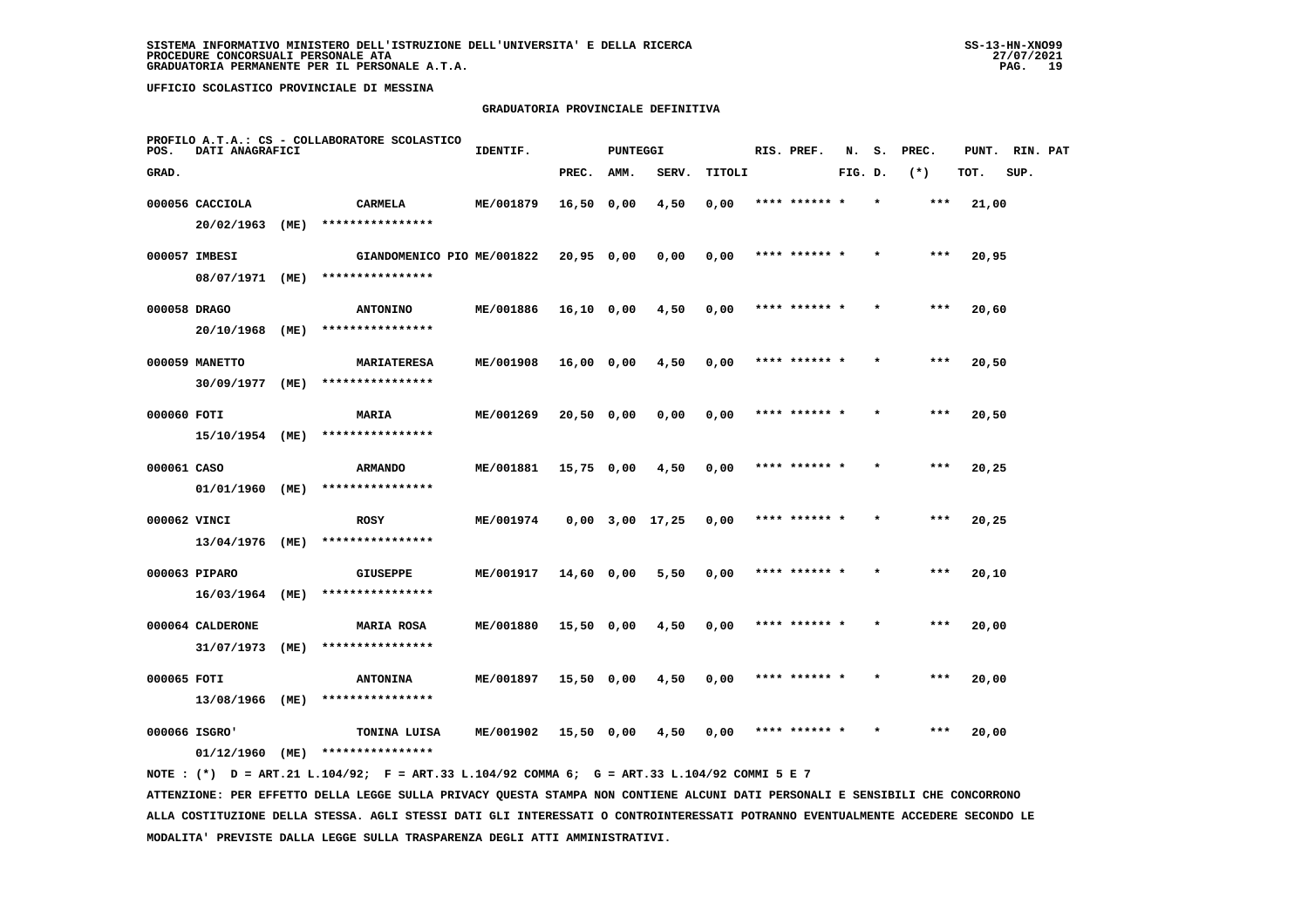## **GRADUATORIA PROVINCIALE DEFINITIVA**

| POS.  | DATI ANAGRAFICI                       |      | PROFILO A.T.A.: CS - COLLABORATORE SCOLASTICO | IDENTIF.  |            | <b>PUNTEGGI</b> |                       |        | RIS. PREF.    | N.      | s.      | PREC. | PUNT. | RIN. PAT |  |
|-------|---------------------------------------|------|-----------------------------------------------|-----------|------------|-----------------|-----------------------|--------|---------------|---------|---------|-------|-------|----------|--|
| GRAD. |                                       |      |                                               |           | PREC.      | AMM.            | SERV.                 | TITOLI |               | FIG. D. |         | $(*)$ | TOT.  | SUP.     |  |
|       | 000067 CUBETA                         |      | PATRIZIA                                      | ME/001885 | 15,30 0,00 |                 | 4,50                  | 0,00   | **** ****** * |         | $\star$ | ***   | 19,80 |          |  |
|       | 19/05/1962                            | (ME) | ****************                              |           |            |                 |                       |        |               |         |         |       |       |          |  |
|       | 000068 MERLINO                        |      | MARIA CINZIA                                  | ME/001951 |            |                 | $0,00$ 3,00 16,50     | 0,00   | **** ******   |         |         | ***   | 19,50 |          |  |
|       | 22/07/1975                            | (ME) | ****************                              |           |            |                 |                       |        |               |         |         |       |       |          |  |
|       | 000069 MANDARANO                      |      | <b>MARIA CATENA</b>                           | ME/002030 |            |                 | $0,00$ 2,00 17,50     | 0,00   | **** ****** * |         |         | ***   | 19,50 |          |  |
|       | 08/09/1955                            | (ME) | ****************                              |           |            |                 |                       |        |               |         |         |       |       |          |  |
|       | 000070 MARTINO                        |      | TERESA                                        | ME/001949 |            |                 | $0,00$ 2,00 17,50     | 0,00   | **** ****** * |         |         | ***   | 19,50 |          |  |
|       | 10/11/1959                            | (ME) | ****************                              |           |            |                 |                       |        |               |         |         |       |       |          |  |
|       | 000071 PALERMO                        |      | MARIA FRANCESCA ME/001913                     |           | 14,00 0,00 |                 | 5,50                  | 0,00   | **** ****** * |         |         | ***   | 19,50 |          |  |
|       | 27/12/1963                            | (ME) | ****************                              |           |            |                 |                       |        |               |         |         |       |       |          |  |
|       | 000072 CHITE'                         |      | <b>GIOVANNA</b>                               | ME/001986 |            |                 | $0,00$ $3,50$ $15,90$ | 0,00   | **** ****** * |         |         | ***   | 19,40 |          |  |
|       | 11/11/1964                            | (ME) | ****************                              |           |            |                 |                       |        |               |         |         |       |       |          |  |
|       | 000073 LANFRANCHI<br>20/06/1972       | (ME) | <b>GIANFRANCO</b><br>****************         | ME/001903 | 14,50 0,00 |                 | 4,50                  | 0,00   | **** ****** * |         |         | ***   | 19,00 |          |  |
|       |                                       |      |                                               |           |            |                 |                       |        |               |         |         |       |       |          |  |
|       | 000074 LA PORTA<br>27/04/1979         | (VV) | <b>ANTONIO</b><br>****************            | ME/002024 |            |                 | $0,00$ $3,50$ $15,50$ | 0,00   |               |         |         |       | 19,00 |          |  |
|       |                                       |      |                                               |           |            |                 |                       |        |               |         |         |       |       |          |  |
|       | 000075 BARBARO<br>27/03/1968          | (ME) | LIDIA<br>****************                     | ME/001947 |            |                 | $0,00$ $3,50$ $15,50$ | 0,00   | **** ****** * |         |         | $***$ | 19,00 |          |  |
|       |                                       |      |                                               |           |            |                 |                       |        |               |         |         |       |       |          |  |
|       | 000076 PANDOLFINO<br>14/04/1963       | (ME) | <b>FRANCESCO</b><br>****************          | ME/002031 |            |                 | $0,00$ 2,00 16,60     | 0,00   | **** ****** * |         |         | ***   | 18,60 |          |  |
|       |                                       |      |                                               |           |            |                 |                       |        | **** ****** * |         |         | ***   |       |          |  |
|       | 000077 ARCIDIACONO<br>19/02/1964 (ME) |      | <b>ALESSANDRO</b><br>****************         | ME/001952 |            |                 | $0,00$ 2,00 16,55     | 0,00   |               |         |         |       | 18,55 |          |  |
|       |                                       |      |                                               |           |            |                 |                       |        |               |         |         |       |       |          |  |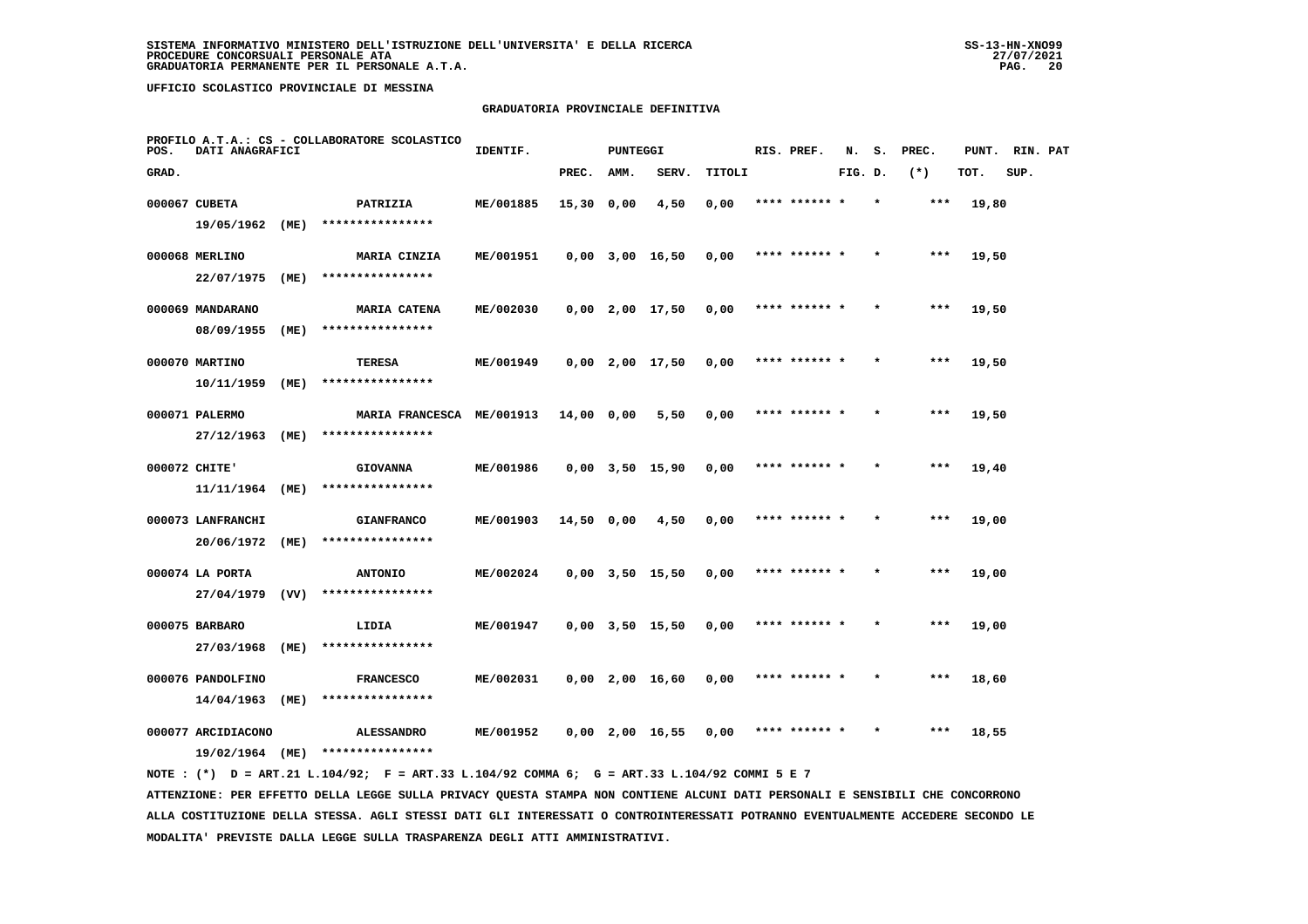# **GRADUATORIA PROVINCIALE DEFINITIVA**

| POS.         | DATI ANAGRAFICI          |      | PROFILO A.T.A.: CS - COLLABORATORE SCOLASTICO                                               | IDENTIF.  |            | <b>PUNTEGGI</b> |                       |        | RIS. PREF.    | N.      | s.      | PREC.  | PUNT. | RIN. PAT |  |
|--------------|--------------------------|------|---------------------------------------------------------------------------------------------|-----------|------------|-----------------|-----------------------|--------|---------------|---------|---------|--------|-------|----------|--|
| GRAD.        |                          |      |                                                                                             |           | PREC.      | AMM.            | SERV.                 | TITOLI |               | FIG. D. |         | $(* )$ | TOT.  | SUP.     |  |
|              | 000078 PRINCIOTTA        |      | LINDA MARIA                                                                                 | ME/001984 |            |                 | $0,00$ 2,00 16,50     | 0,00   | **** ****** * |         | $\star$ | ***    | 18,50 |          |  |
|              | 06/02/1956 (ME)          |      | ****************                                                                            |           |            |                 |                       |        |               |         |         |        |       |          |  |
| 000079 OLIVA |                          |      | <b>ROSALBA</b>                                                                              | ME/001911 | 14,00 0,00 |                 | 4,50                  | 0,00   | **** ****** * |         |         | $***$  | 18,50 |          |  |
|              | 08/12/1963 (ME)          |      | ****************                                                                            |           |            |                 |                       |        |               |         |         |        |       |          |  |
|              | 000080 MAIURI            |      | <b>MARIA CATENA</b>                                                                         | ME/001191 | 18,50 0,00 |                 | 0,00                  | 0,00   | **** ****** * |         |         | $***$  | 18,50 |          |  |
|              | 13/02/1958 (ME)          |      | ****************                                                                            |           |            |                 |                       |        |               |         |         |        |       |          |  |
|              | 000081 GERACI            |      | <b>GIOVANNA</b>                                                                             | ME/002008 |            |                 | $0,00$ 2,50 15,55     | 0,00   | **** ******   |         |         | ***    | 18,05 |          |  |
|              | 07/04/1964 (ME)          |      | ****************                                                                            |           |            |                 |                       |        |               |         |         |        |       |          |  |
| 000082 CALVO |                          |      | <b>ROSALBA</b>                                                                              | ME/001969 |            |                 | $0,00$ 2,50 15,50     | 0,00   | **** ****** * |         |         | ***    | 18,00 |          |  |
|              | 09/09/1963 (ME)          |      | ****************                                                                            |           |            |                 |                       |        |               |         |         |        |       |          |  |
| 000083 OTERI |                          |      | <b>CONCETTA</b>                                                                             | ME/002013 |            |                 | $0,00$ $3,00$ $15,00$ | 0,00   | **** ****** * |         |         | $***$  | 18,00 |          |  |
|              | 19/12/1978               | (ME) | ****************                                                                            |           |            |                 |                       |        |               |         |         |        |       |          |  |
|              | 000084 GIUFFRE'          |      | FILOMENA                                                                                    | ME/002022 |            |                 | $0,00$ 2,50 15,50     | 0,00   | **** ****** * |         |         | $***$  | 18,00 |          |  |
|              | $03/07/1962$ (RC)        |      | ****************                                                                            |           |            |                 |                       |        |               |         |         |        |       |          |  |
|              | 000085 RUSSO FACCIAZZA   |      | <b>ALBERTO</b>                                                                              | ME/002007 |            |                 | $0,00$ $3,50$ $14,50$ | 0,00   | **** ****** * |         |         | ***    | 18,00 |          |  |
|              | 14/08/1987 (ME)          |      | ****************                                                                            |           |            |                 |                       |        |               |         |         |        |       |          |  |
|              | 000086 SPADARO           |      | NATALINA GIUSEPP ME/001927                                                                  |           | 18,00 0,00 |                 | 0,00                  | 0,00   | **** ****** * |         |         | ***    | 18,00 |          |  |
|              | 25/12/1961 (EE)          |      | ****************                                                                            |           |            |                 |                       |        |               |         |         |        |       |          |  |
|              | 000087 MIRACOLA GIULIANO |      | <b>CONCETTA</b>                                                                             | ME/001979 |            |                 | $0,00$ 2,00 16,00     | 0,00   | **** ****** * |         |         | ***    | 18,00 |          |  |
|              | 29/07/1958 (ME)          |      | ****************                                                                            |           |            |                 |                       |        |               |         |         |        |       |          |  |
|              | 000088 TRIMARCHI         |      | MARIA LUISA                                                                                 | ME/002004 |            |                 | $0,00$ 2,00 15,95     | 0,00   | **** ****** * |         |         | ***    | 17,95 |          |  |
|              | 23/02/1959 (ME)          |      | ****************                                                                            |           |            |                 |                       |        |               |         |         |        |       |          |  |
|              |                          |      | NOTE: (*) D = ART.21 L.104/92; F = ART.33 L.104/92 COMMA 6; G = ART.33 L.104/92 COMMI 5 E 7 |           |            |                 |                       |        |               |         |         |        |       |          |  |

 **ATTENZIONE: PER EFFETTO DELLA LEGGE SULLA PRIVACY QUESTA STAMPA NON CONTIENE ALCUNI DATI PERSONALI E SENSIBILI CHE CONCORRONO ALLA COSTITUZIONE DELLA STESSA. AGLI STESSI DATI GLI INTERESSATI O CONTROINTERESSATI POTRANNO EVENTUALMENTE ACCEDERE SECONDO LE MODALITA' PREVISTE DALLA LEGGE SULLA TRASPARENZA DEGLI ATTI AMMINISTRATIVI.**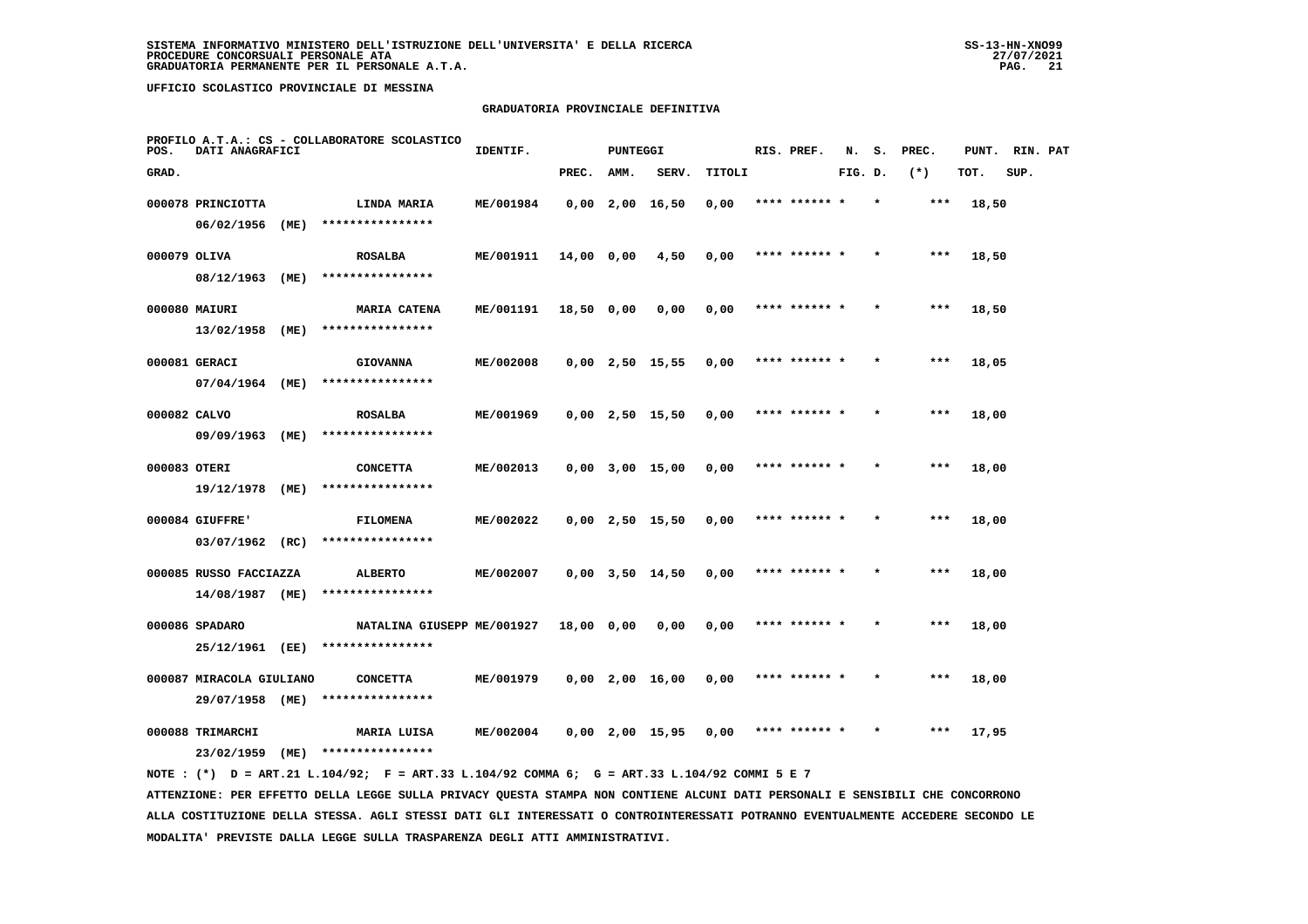#### **GRADUATORIA PROVINCIALE DEFINITIVA**

| POS.       | DATI ANAGRAFICI                 |      | PROFILO A.T.A.: CS - COLLABORATORE SCOLASTICO | IDENTIF.  |              | <b>PUNTEGGI</b> |                       |        | RIS. PREF.    | N.      | s. | PREC. | PUNT. | RIN. PAT |  |
|------------|---------------------------------|------|-----------------------------------------------|-----------|--------------|-----------------|-----------------------|--------|---------------|---------|----|-------|-------|----------|--|
| GRAD.      |                                 |      |                                               |           | PREC.        | AMM.            | SERV.                 | TITOLI |               | FIG. D. |    | $(*)$ | TOT.  | SUP.     |  |
|            | 000089 CARCIONE                 |      | <b>FRANCA</b>                                 | ME/001971 |              |                 | $0,00$ 2,00 15,70     | 0,00   | **** ****** * |         |    | $***$ | 17,70 |          |  |
|            | 27/04/1956                      | (ME) | ****************                              |           |              |                 |                       |        |               |         |    |       |       |          |  |
|            | 000090 RAMUGLIA                 |      | PATRIZIA                                      | ME/002017 |              |                 | $0,00$ 2,00 15,50     | 0,00   | **** ****** * |         |    | ***   | 17,50 |          |  |
|            | 20/11/1967                      | (MI) | ****************                              |           |              |                 |                       |        |               |         |    |       |       |          |  |
|            | 000091 ALOISE                   |      | <b>SALVATORE</b>                              | ME/001957 |              |                 | $0,00$ $3,00$ $14,50$ | 0,00   | **** ****** * |         |    | $***$ | 17,50 |          |  |
|            | 24/09/1973                      | (ME) | ****************                              |           |              |                 |                       |        |               |         |    |       |       |          |  |
|            | 000092 AGNELLO                  |      | <b>ELENA</b>                                  | ME/001945 |              |                 | $0,00$ 2,00 15,50     | 0,00   | **** ****** * |         |    | ***   | 17,50 |          |  |
|            | 29/03/1961                      | (ME) | ****************                              |           |              |                 |                       |        |               |         |    |       |       |          |  |
|            | 000093 GIANNO                   |      | FEBRONIA MARIA                                | ME/002020 |              |                 | $0,00$ 2,00 15,50     | 0,00   | **** ****** * |         |    | $***$ | 17,50 |          |  |
|            | 16/06/1962                      | (ME) | ****************                              |           |              |                 |                       |        |               |         |    |       |       |          |  |
|            | 000094 ALESSANDRO               |      | VINCENZA ANTONEL ME/001804                    |           | $17,20$ 0,00 |                 | 0,00                  | 0,00   | **** ****** * |         |    | $***$ | 17,20 |          |  |
|            | 17/01/1970                      | (ME) | ****************                              |           |              |                 |                       |        |               |         |    |       |       |          |  |
|            | 000095 SAGLIMBENI               |      | CARMELO                                       | ME/001991 |              |                 | $0,00$ 2,00 15,10     | 0,00   | **** ****** * |         |    | ***   | 17,10 |          |  |
|            | 26/09/1961                      | (ME) | ****************                              |           |              |                 |                       |        |               |         |    |       |       |          |  |
|            | 000096 BIANCHI                  |      | <b>CATERINA</b><br>****************           | ME/001961 |              |                 | $0,00$ 2,50 14,50     | 0,00   | **** ******   |         |    | ***   | 17,00 |          |  |
|            | 22/10/1961 (ME)                 |      |                                               |           |              |                 |                       |        |               |         |    |       |       |          |  |
|            | 000097 CRINO'<br>08/08/1966     | (ME) | <b>SALVATORA</b><br>****************          | ME/001989 |              |                 | $0,00$ 2,50 14,50     | 0,00   | **** ****** * |         |    | ***   | 17,00 |          |  |
|            |                                 |      |                                               |           |              |                 |                       |        |               |         |    |       |       |          |  |
|            | 000098 PANEBIANCO<br>08/03/1972 | (ME) | <b>ROSALINDA</b><br>****************          | ME/002014 |              |                 | $0,00$ 2,00 15,00     | 0,00   | **** ****** * |         |    | ***   | 17,00 |          |  |
|            |                                 |      |                                               |           |              |                 |                       |        |               |         |    |       |       |          |  |
| 000099 LEO | 26/05/1959                      | (ME) | ANNA GIOVANNA<br>****************             | ME/002026 |              |                 | $0,00$ 2,50 14,50     | 0,00   | **** ****** * |         |    | ***   | 17,00 |          |  |
|            |                                 |      |                                               |           |              |                 |                       |        |               |         |    |       |       |          |  |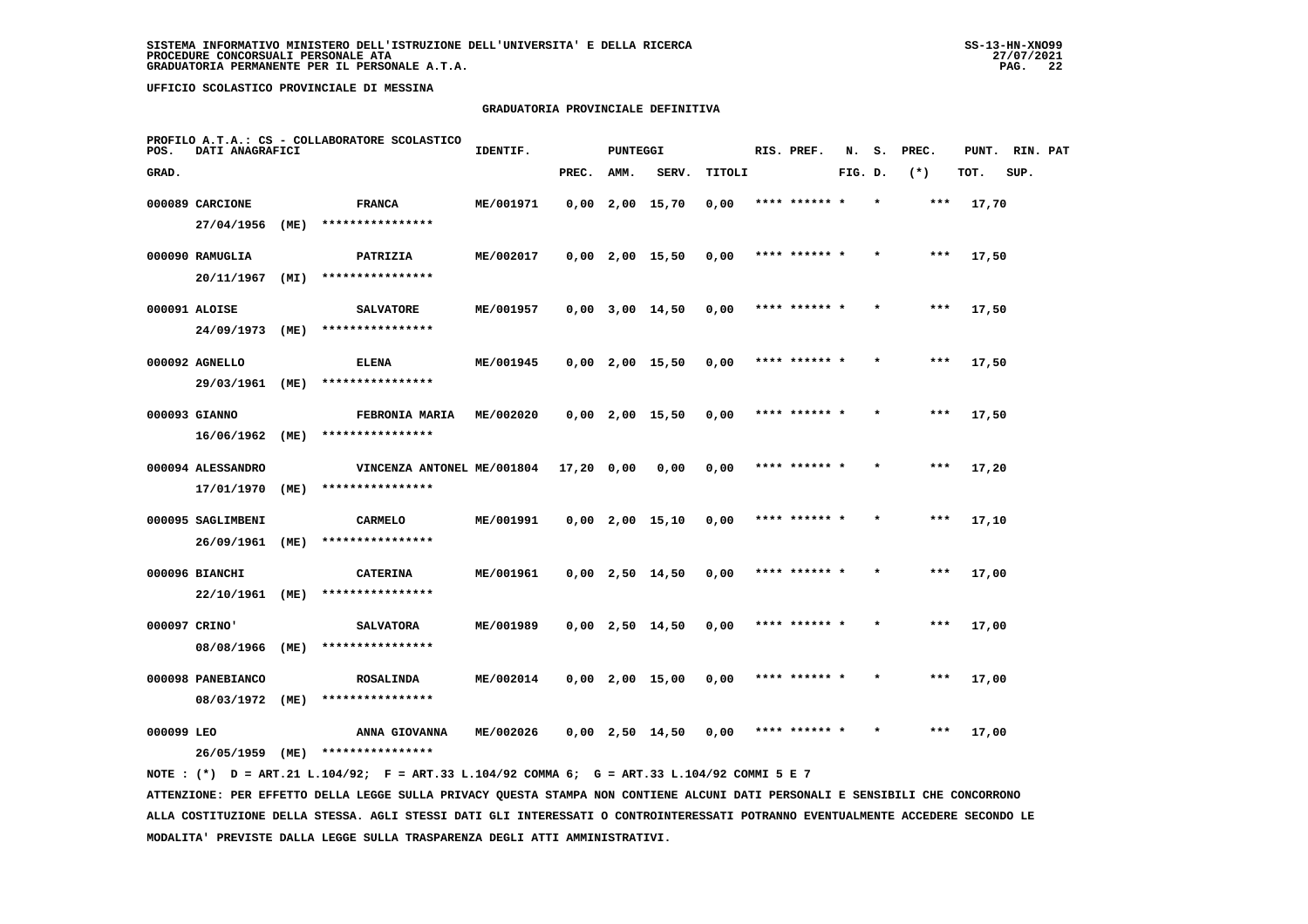## **GRADUATORIA PROVINCIALE DEFINITIVA**

| POS.         | DATI ANAGRAFICI   |      | PROFILO A.T.A.: CS - COLLABORATORE SCOLASTICO                                               | IDENTIF.  |            | <b>PUNTEGGI</b> |                       |        | RIS. PREF.    | N.      | s. | PREC. | PUNT. | RIN. PAT |  |
|--------------|-------------------|------|---------------------------------------------------------------------------------------------|-----------|------------|-----------------|-----------------------|--------|---------------|---------|----|-------|-------|----------|--|
| GRAD.        |                   |      |                                                                                             |           | PREC.      | AMM.            | SERV.                 | TITOLI |               | FIG. D. |    | $(*)$ | TOT.  | SUP.     |  |
|              | 000100 GIORGIANNI |      | <b>SANTA</b>                                                                                | ME/002021 |            |                 | $0,00$ 2,00 14,95     | 0,00   | **** ****** * |         |    | $***$ | 16,95 |          |  |
|              | 25/12/1961 (ME)   |      | ****************                                                                            |           |            |                 |                       |        |               |         |    |       |       |          |  |
|              | 000101 SERRUTO    |      | <b>GIUSEPPA</b>                                                                             | ME/001925 | 12,70 0,00 |                 | 4,15                  | 0,00   | **** ****** * |         |    | ***   | 16,85 |          |  |
|              | 20/06/1960        | (ME) | ****************                                                                            |           |            |                 |                       |        |               |         |    |       |       |          |  |
|              | 000102 CARRABOTTA |      | <b>GIUSEPPE</b>                                                                             | ME/001980 |            |                 | $0,00$ 2,00 14,80     | 0,00   | **** ****** * |         |    | $***$ | 16,80 |          |  |
|              | 25/03/1976        | (ME) | ****************                                                                            |           |            |                 |                       |        |               |         |    |       |       |          |  |
| 000103 MIANO |                   |      | <b>CALOGERO</b>                                                                             | ME/001977 |            |                 | $0,00$ 2,00 14,60     | 0,00   | **** ******   |         |    | ***   | 16,60 |          |  |
|              | 25/06/1965 (ME)   |      | ****************                                                                            |           |            |                 |                       |        |               |         |    |       |       |          |  |
|              | 000104 SPADARO    |      | <b>MARIA</b>                                                                                | ME/002003 |            |                 | $0,00$ 2,50 14,00     | 0,00   | **** ******   |         |    | ***   | 16,50 |          |  |
|              | 14/05/1966        | (ME) | ****************                                                                            |           |            |                 |                       |        |               |         |    |       |       |          |  |
|              | 000105 VENUTI     |      | ANGELA MARIA                                                                                | ME/002009 |            |                 | $0,00$ 2,00 14,50     | 0,00   | **** ****** * |         |    | $***$ | 16,50 |          |  |
|              | 14/02/1971        | (ME) | ****************                                                                            |           |            |                 |                       |        |               |         |    |       |       |          |  |
|              | 000106 SILVESTRO  |      | <b>ANGELA</b>                                                                               | ME/002001 |            |                 | $0,00$ 2,00 14,50     | 0,00   | **** ****** * |         |    | $***$ | 16,50 |          |  |
|              | 30/12/1960        | (ME) | ****************                                                                            |           |            |                 |                       |        |               |         |    |       |       |          |  |
|              | 000107 CONFORTO   |      | <b>MARIA SERAFINA</b>                                                                       | ME/001987 |            |                 | $0,00$ 2,50 14,00     | 0,00   | **** ****** * |         |    | ***   | 16,50 |          |  |
|              | 28/09/1956        | (ME) | ****************                                                                            |           |            |                 |                       |        |               |         |    |       |       |          |  |
|              | 000108 PANZARELLA |      | <b>VINCENZA</b>                                                                             | ME/001981 |            |                 | $0,00$ $3,50$ $12,75$ | 0,00   | **** ****** * |         |    | $***$ | 16,25 |          |  |
|              | 04/06/1964        | (ME) | ****************                                                                            |           |            |                 |                       |        |               |         |    |       |       |          |  |
|              | 000109 PICCIONE   |      | IGNAZIA TINDARA ME/001983                                                                   |           |            |                 | $0,00$ 2,00 14,04     | 0,00   | **** ****** * |         |    | ***   | 16,04 |          |  |
|              | 31/07/1963        | (ME) | ****************                                                                            |           |            |                 |                       |        |               |         |    |       |       |          |  |
|              | 000110 LOMBARDO   |      | <b>CONCETTA</b>                                                                             | ME/002029 |            |                 | $0,00$ 2,00 14,00     | 0,00   | **** ****** * |         |    | ***   | 16,00 |          |  |
|              | 06/11/1965        | (ME) | ****************                                                                            |           |            |                 |                       |        |               |         |    |       |       |          |  |
|              |                   |      | NOTE: (*) D = ART.21 L.104/92; F = ART.33 L.104/92 COMMA 6; G = ART.33 L.104/92 COMMI 5 E 7 |           |            |                 |                       |        |               |         |    |       |       |          |  |

 **ATTENZIONE: PER EFFETTO DELLA LEGGE SULLA PRIVACY QUESTA STAMPA NON CONTIENE ALCUNI DATI PERSONALI E SENSIBILI CHE CONCORRONO ALLA COSTITUZIONE DELLA STESSA. AGLI STESSI DATI GLI INTERESSATI O CONTROINTERESSATI POTRANNO EVENTUALMENTE ACCEDERE SECONDO LE MODALITA' PREVISTE DALLA LEGGE SULLA TRASPARENZA DEGLI ATTI AMMINISTRATIVI.**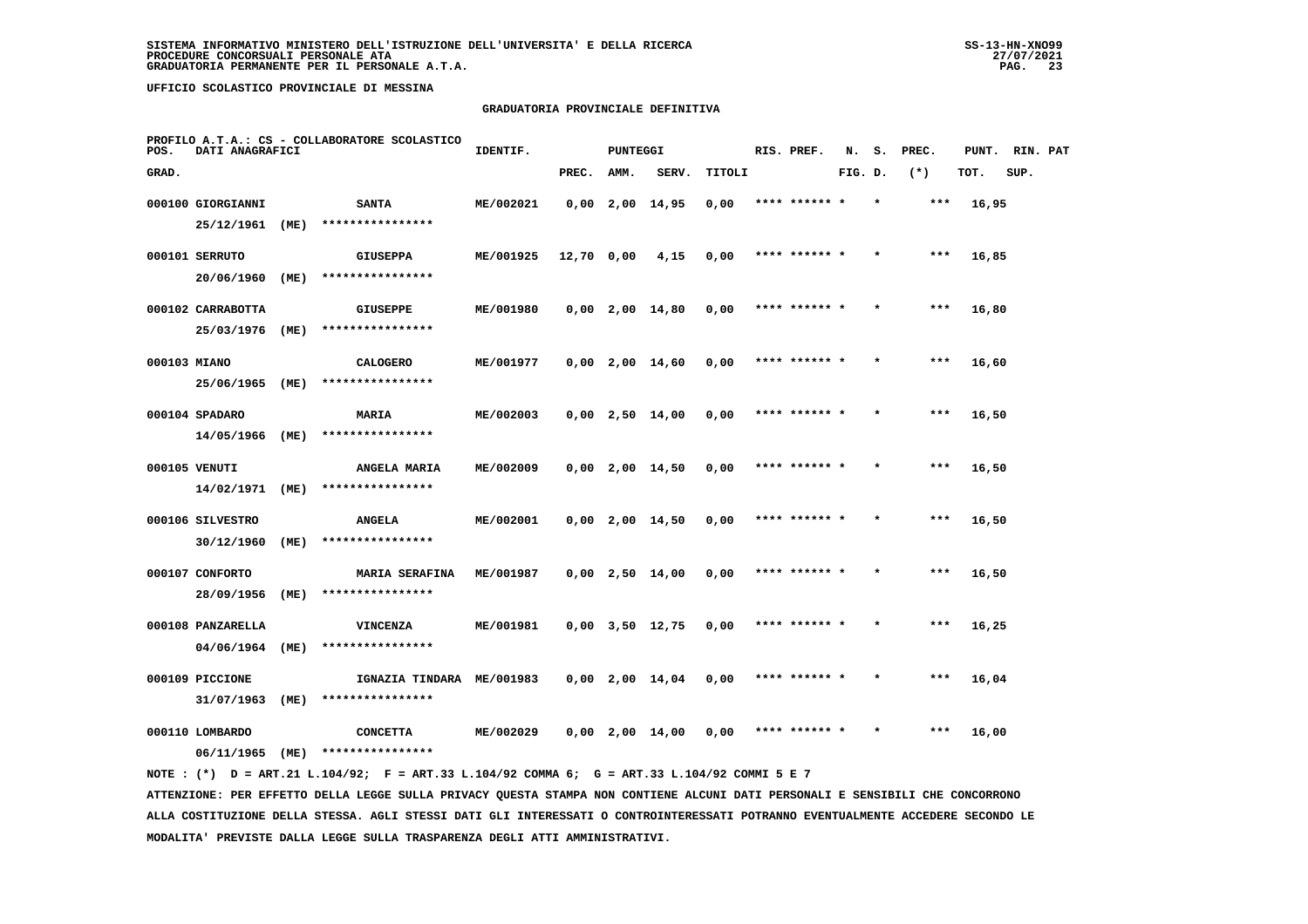#### **GRADUATORIA PROVINCIALE DEFINITIVA**

| POS.         | DATI ANAGRAFICI             |      | PROFILO A.T.A.: CS - COLLABORATORE SCOLASTICO | IDENTIF.  |            | <b>PUNTEGGI</b> |                       |        | RIS. PREF.    | N.      | s.      | PREC. | PUNT. | RIN. PAT |  |
|--------------|-----------------------------|------|-----------------------------------------------|-----------|------------|-----------------|-----------------------|--------|---------------|---------|---------|-------|-------|----------|--|
| GRAD.        |                             |      |                                               |           | PREC.      | AMM.            | SERV.                 | TITOLI |               | FIG. D. |         | $(*)$ | TOT.  | SUP.     |  |
| 000111 FORTI |                             |      | <b>GIUSEPPE</b>                               | ME/001999 |            |                 | $0,00$ $3,00$ $12,70$ | 0,00   | **** ****** * |         | $\star$ | $***$ | 15,70 |          |  |
|              | 26/01/1959 (RC)             |      | ****************                              |           |            |                 |                       |        |               |         |         |       |       |          |  |
|              | 000112 BARDARO              |      | <b>GIUSEPPE</b>                               | ME/001958 |            |                 | $0,00$ 2,00 13,65     | 0,00   | **** ****** * |         |         | $***$ | 15,65 |          |  |
|              | 29/07/1967                  | (ME) | ****************                              |           |            |                 |                       |        |               |         |         |       |       |          |  |
|              | 000113 PUGLISI              |      | <b>TINDARA MARIA</b>                          | ME/002015 |            |                 | $0,00$ 2,00 13,50     | 0,00   | **** ****** * |         |         | $***$ | 15,50 |          |  |
|              | 24/09/1970                  | (ME) | ****************                              |           |            |                 |                       |        |               |         |         |       |       |          |  |
|              | 000114 TRINCHERA            |      | <b>CATERINA</b>                               | ME/002005 |            |                 | $0,00$ 2,00 13,50     | 0,00   | **** ****** * |         |         | $***$ | 15,50 |          |  |
|              | 10/09/1966                  | (ME) | ****************                              |           |            |                 |                       |        |               |         |         |       |       |          |  |
|              | 000115 CANNAO               |      | GIUSY                                         | ME/001808 | 13,85 0,00 |                 | 1,65                  | 0,00   | **** ****** * |         |         | $***$ | 15,50 |          |  |
|              | 19/04/1989                  | (ME) | ****************                              |           |            |                 |                       |        |               |         |         |       |       |          |  |
|              | 000116 BRANCATO             |      | <b>ROSANNA</b>                                | ME/001965 |            |                 | $0,00$ 2,50 13,00     | 0,00   | **** ****** * |         |         | ***   | 15,50 |          |  |
|              | 06/01/1973                  | (ME) | ****************                              |           |            |                 |                       |        |               |         |         |       |       |          |  |
|              | 000117 CAGGEGI              |      | GABRIELLA                                     | ME/002033 |            |                 | $0,00$ 2,00 13,50     | 0,00   | **** ******   |         |         | ***   | 15,50 |          |  |
|              | 19/03/1971 (ME)             |      | ****************                              |           |            |                 |                       |        |               |         |         |       |       |          |  |
|              | 000118 DI DIO               |      | <b>ANGELA</b>                                 | ME/001994 |            |                 | $0,00$ 2,00 13,50     | 0,00   | **** ****** * |         |         | ***   | 15,50 |          |  |
|              | 16/07/1968                  | (ME) | ****************                              |           |            |                 |                       |        |               |         |         |       |       |          |  |
|              | 000119 BOTTARI              |      | <b>DOMENICO</b>                               | ME/001424 | 15,25 0,00 |                 | 0,00                  | 0,00   | **** ****** * |         | $\star$ | ***   | 15,25 |          |  |
|              | 07/04/1968                  | (ME) | ****************                              |           |            |                 |                       |        |               |         |         |       |       |          |  |
|              | 000120 RUSSO MADONE         |      | ROSALBA MARIA<br>****************             | ME/001990 |            |                 | $0,00$ 2,00 13,00     | 0,00   | **** ****** * |         |         | ***   | 15,00 |          |  |
|              | 14/05/1961 (ME)             |      |                                               |           |            |                 |                       |        |               |         |         |       |       |          |  |
|              | 000121 MOLINO<br>31/08/1972 | (ME) | MARIA<br>****************                     | ME/002011 |            |                 | $0,00$ 2,50 12,50     | 0.00   | **** ****** * |         |         | $***$ | 15,00 |          |  |
|              |                             |      |                                               |           |            |                 |                       |        |               |         |         |       |       |          |  |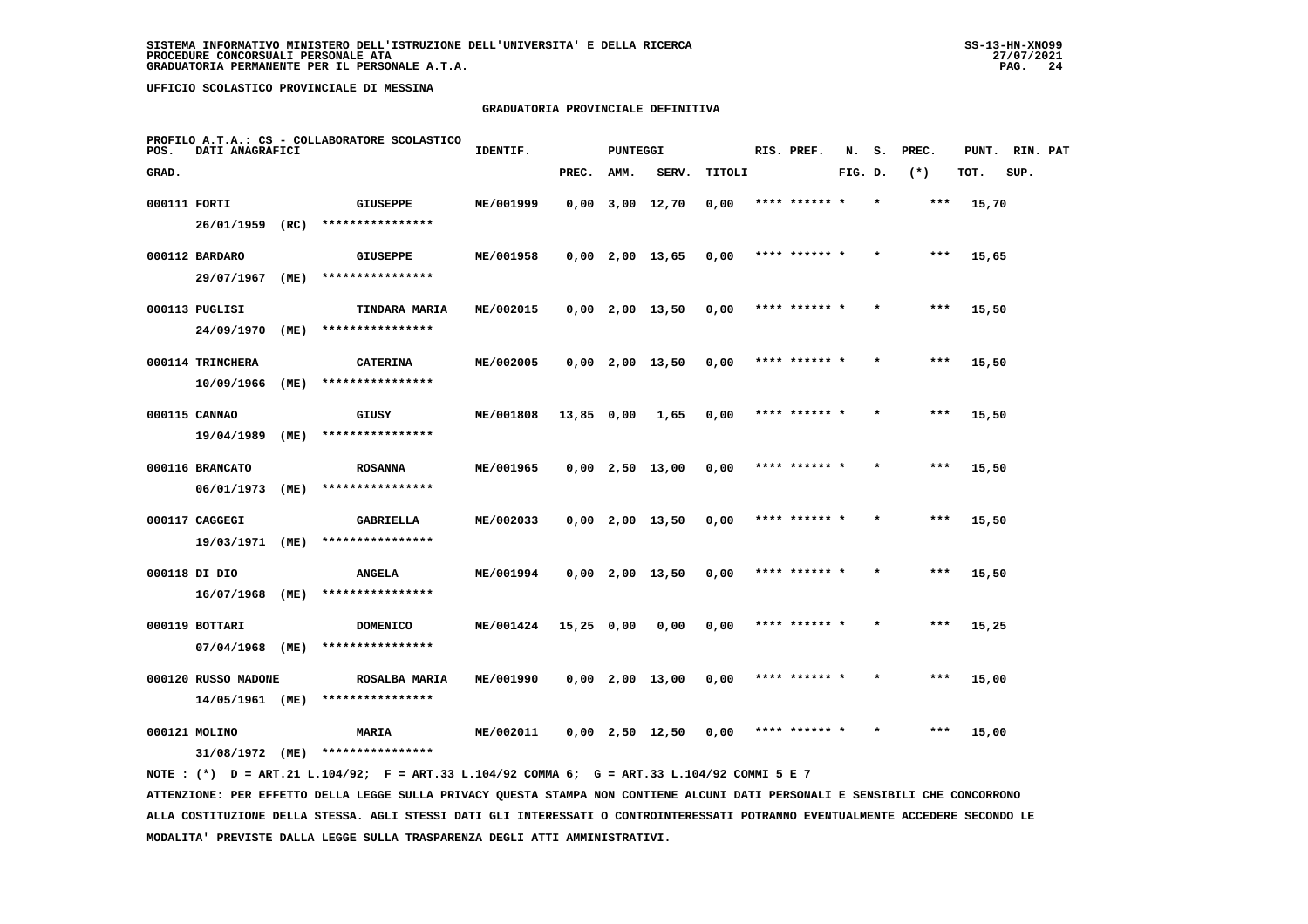#### **GRADUATORIA PROVINCIALE DEFINITIVA**

| POS.         | DATI ANAGRAFICI    |      | PROFILO A.T.A.: CS - COLLABORATORE SCOLASTICO                                               | IDENTIF.  |            | <b>PUNTEGGI</b> |                       |        | RIS. PREF.    | N.      | s.      | PREC. | PUNT. RIN. PAT |      |  |
|--------------|--------------------|------|---------------------------------------------------------------------------------------------|-----------|------------|-----------------|-----------------------|--------|---------------|---------|---------|-------|----------------|------|--|
| GRAD.        |                    |      |                                                                                             |           | PREC.      | AMM.            | SERV.                 | TITOLI |               | FIG. D. |         | $(*)$ | TOT.           | SUP. |  |
|              | 000122 FANARA      |      | MARCELLA                                                                                    | ME/001995 |            |                 | $0,00$ 2,00 13,00     | 0,00   | **** ****** * |         | $\star$ | ***   | 15,00          |      |  |
|              | 10/05/1957 (ME)    |      | ****************                                                                            |           |            |                 |                       |        |               |         |         |       |                |      |  |
| 000123 CALI' |                    |      | <b>CRISTINA</b>                                                                             | ME/001968 |            |                 | $0,00$ 2,50 12,50     | 0,00   | **** ****** * |         |         | $***$ | 15,00          |      |  |
|              | 21/11/1976 (ME)    |      | ****************                                                                            |           |            |                 |                       |        |               |         |         |       |                |      |  |
|              | 000124 GIAIMI      |      | <b>ANNUNZIATA</b>                                                                           | ME/002034 |            |                 | $0.00 \t2.00 \t13.00$ | 0,00   | **** ****** * |         |         | $***$ | 15,00          |      |  |
|              | 10/08/1961 (ME)    |      | ****************                                                                            |           |            |                 |                       |        |               |         |         |       |                |      |  |
|              | 000125 RANERI      |      | <b>ALESSANDRA</b>                                                                           | ME/001985 |            |                 | $0.00$ $3.00$ $11.80$ | 0,00   | **** ******   |         |         | ***   | 14,80          |      |  |
|              | 07/09/1980 (ME)    |      | ****************                                                                            |           |            |                 |                       |        |               |         |         |       |                |      |  |
|              | 000126 ROTONDO     |      | CINZIA                                                                                      | ME/001988 |            |                 | $0,00$ 2,00 12,60     | 0,00   | **** ****** * |         |         | ***   | 14,60          |      |  |
|              | 20/09/1968 (ME)    |      | ****************                                                                            |           |            |                 |                       |        |               |         |         |       |                |      |  |
|              | 000127 TRENTINELLI |      | MARGHERITA                                                                                  | ME/001394 | 14,50 0,00 |                 | 0,00                  | 0,00   | **** ****** * |         |         | ***   | 14,50          |      |  |
|              | 25/05/1979 (RC)    |      | ****************                                                                            |           |            |                 |                       |        |               |         |         |       |                |      |  |
| 000128 FOTI  |                    |      | FORTUNATA STEFAN ME/002000                                                                  |           |            |                 | $0,00$ 2,00 12,50     | 0,00   | **** ****** * |         |         | $***$ | 14,50          |      |  |
|              | 01/01/1972 (ME)    |      | ****************                                                                            |           |            |                 |                       |        |               |         |         |       |                |      |  |
|              | 000129 GRILLO      |      | GIUSEPPA                                                                                    | ME/001014 | 14,50 0,00 |                 | 0,00                  | 0,00   | **** ****** * |         |         | ***   | 14,50          |      |  |
|              | 23/11/1958         | (ME) | ****************                                                                            |           |            |                 |                       |        |               |         |         |       |                |      |  |
|              | 000130 MISTRETTA   |      | <b>STEFANIA</b>                                                                             | ME/002010 |            |                 | $0,00$ 2,00 12,50     | 0,00   | **** ****** * |         |         | ***   | 14,50          |      |  |
|              | 17/05/1972         | (EE) | ****************                                                                            |           |            |                 |                       |        |               |         |         |       |                |      |  |
|              | 000131 CAPRINO     |      | <b>CELESTINA</b>                                                                            | ME/001970 |            |                 | $0,00$ 2,00 12,50     | 0,00   | **** ****** * |         |         | ***   | 14,50          |      |  |
|              | 08/02/1959 (ME)    |      | ****************                                                                            |           |            |                 |                       |        |               |         |         |       |                |      |  |
|              | 000132 LA ROSA     |      | <b>MARIA GIOVANNA</b>                                                                       | ME/002025 |            |                 | 0,00 2,00 12,00       | 0,00   | **** ****** * |         |         | ***   | 14,00          |      |  |
|              |                    |      | 25/03/1965 (EE) ****************                                                            |           |            |                 |                       |        |               |         |         |       |                |      |  |
|              |                    |      | NOTE: (*) D = ART.21 L.104/92; F = ART.33 L.104/92 COMMA 6; G = ART.33 L.104/92 COMMI 5 E 7 |           |            |                 |                       |        |               |         |         |       |                |      |  |

 **ATTENZIONE: PER EFFETTO DELLA LEGGE SULLA PRIVACY QUESTA STAMPA NON CONTIENE ALCUNI DATI PERSONALI E SENSIBILI CHE CONCORRONO ALLA COSTITUZIONE DELLA STESSA. AGLI STESSI DATI GLI INTERESSATI O CONTROINTERESSATI POTRANNO EVENTUALMENTE ACCEDERE SECONDO LE MODALITA' PREVISTE DALLA LEGGE SULLA TRASPARENZA DEGLI ATTI AMMINISTRATIVI.**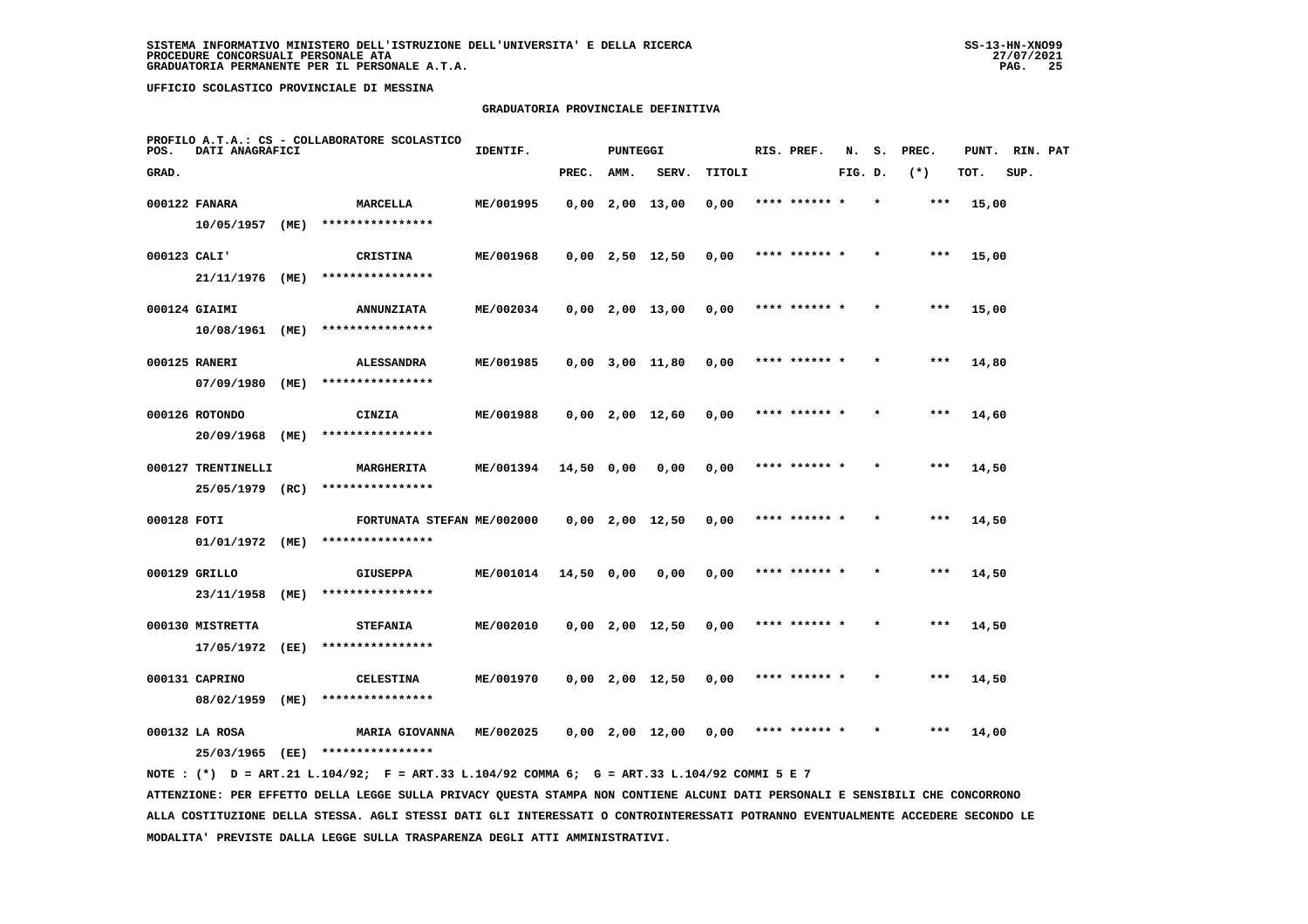## **GRADUATORIA PROVINCIALE DEFINITIVA**

| PROFILO A.T.A.: CS - COLLABORATORE SCOLASTICO<br>DATI ANAGRAFICI<br>POS. |                     |      | IDENTIF.<br><b>PUNTEGGI</b> |           |                   |      |                   | RIS. PREF. | N.            |         | S. PREC. | PUNT. | RIN. PAT |      |  |
|--------------------------------------------------------------------------|---------------------|------|-----------------------------|-----------|-------------------|------|-------------------|------------|---------------|---------|----------|-------|----------|------|--|
| GRAD.                                                                    |                     |      |                             |           | PREC.             | AMM. | SERV.             | TITOLI     |               | FIG. D. |          | $(*)$ | TOT.     | SUP. |  |
|                                                                          | 000133 PULIAFITO    |      | ANTONIO DOMENICO ME/002016  |           |                   |      | $0,00$ 2,00 12,00 | 0,00       | **** ****** * |         | $\star$  | $***$ | 14,00    |      |  |
|                                                                          | 06/12/1969          | (ME) | ****************            |           |                   |      |                   |            |               |         |          |       |          |      |  |
|                                                                          | 000134 BONANNO      |      | <b>CONCETTA</b>             | ME/001962 |                   |      | $0,00$ 2,00 12,00 | 0,00       | **** ****** * |         | $\star$  | ***   | 14,00    |      |  |
|                                                                          | 13/07/1960          | (ME) | ****************            |           |                   |      |                   |            |               |         |          |       |          |      |  |
|                                                                          | 000135 CICCOLO      |      | <b>ROCCO</b>                | ME/001479 | 13,75 0,00        |      | 0,00              | 0,00       | **** ****** * |         |          | ***   | 13,75    |      |  |
|                                                                          | 27/05/1957          | (ME) | ****************            |           |                   |      |                   |            |               |         |          |       |          |      |  |
|                                                                          | 000136 ALESCI       |      | CARMELA                     | ME/001420 | 12,50 0,00        |      | 0,00              | 0,00       | **** ****** * |         |          | ***   | 12,50    |      |  |
|                                                                          | 30/01/1970 (ME)     |      | ****************            |           |                   |      |                   |            |               |         |          |       |          |      |  |
| 000137 PATTI                                                             |                     |      | <b>GIUSEPPA</b>             | ME/001982 | $0,00$ 3,00       |      | 7,85              | 0,00       | **** ****** * |         |          | ***   | 10,85    |      |  |
|                                                                          | 12/01/1962          | (ME) | ****************            |           |                   |      |                   |            |               |         |          |       |          |      |  |
|                                                                          | 000138 TIZZONE      |      | <b>MASCIA</b>               | ME/001930 | $8,50$ 0,00       |      | 1,65              | 0,00       | **** ****** * |         |          | ***   | 10,15    |      |  |
|                                                                          | 13/03/1981          | (ME) | ****************            |           |                   |      |                   |            |               |         |          |       |          |      |  |
|                                                                          | 000139 CALDERONE    |      | <b>ROBERTO</b>              | ME/001861 | 10,05 0,00        |      | 0,00              | 0,00       | **** ****** * |         |          | ***   | 10,05    |      |  |
|                                                                          | 01/03/1970          | (ME) | ****************            |           |                   |      |                   |            |               |         |          |       |          |      |  |
|                                                                          | 000140 GALATI RANDO |      | <b>CONCETTA</b>             | ME/001860 | $8,55 \quad 0,00$ |      | 1,35              | 0,00       | **** ****** * |         |          | $***$ | 9,90     |      |  |
|                                                                          | 11/10/1965 (ME)     |      | ****************            |           |                   |      |                   |            |               |         |          |       |          |      |  |
| 000141 DAVI'                                                             |                     |      | <b>CONCETTA</b>             | ME/002037 | $0,00$ 3,00       |      | 5,70              | 0,00       | **** ****** * |         |          | $***$ | 8,70     |      |  |
|                                                                          | 30/06/1963 (CT)     |      | ****************            |           |                   |      |                   |            |               |         |          |       |          |      |  |
|                                                                          | 000142 TRIOLO       |      | <b>ANTONINO</b>             | ME/001895 | $6,10$ $0,00$     |      | 1,80              | 0,00       | **** ****** * |         |          | $***$ | 7,90     |      |  |
|                                                                          | 30/03/1961          | (ME) | ****************            |           |                   |      |                   |            |               |         |          |       |          |      |  |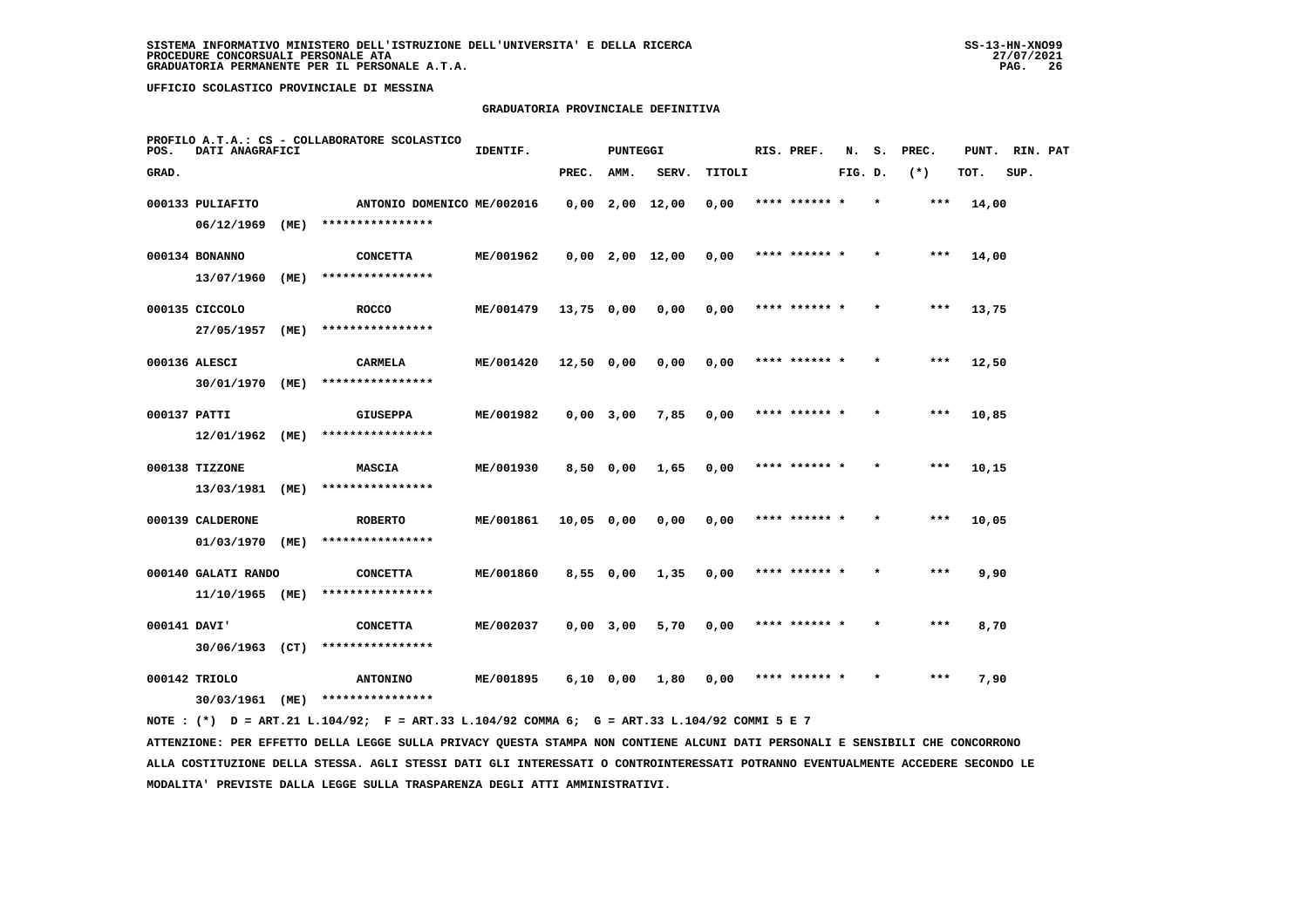### **GRADUATORIA PROVINCIALE DEFINITIVA**

| PROFILO A.T.A.: GA - GUARDAROBIERE<br>POS.<br>DATI ANAGRAFICI                                  |                    |                  | IDENTIF.  |            | PUNTEGGI |       |        |  | RIS. PREF.    |         |         | N. S. PREC. | PUNT. | RIN. PAT       |
|------------------------------------------------------------------------------------------------|--------------------|------------------|-----------|------------|----------|-------|--------|--|---------------|---------|---------|-------------|-------|----------------|
| GRAD.                                                                                          |                    |                  |           | PREC.      | AMM.     | SERV. | TITOLI |  |               | FIG. D. |         | $(* )$      | тот.  | $_{\tt SUP}$ . |
| 000001 RIBAUDO                                                                                 |                    | LIBORIA          | ME/000364 | 17,00 0,00 |          | 0,00  | 0,00   |  | **** ****** * |         | $\star$ | ***         | 17,00 |                |
|                                                                                                | 28/10/1959<br>(ME) | **************** |           |            |          |       |        |  |               |         |         |             |       |                |
| NOTE : $(*)$ D = ART.21 L.104/92; F = ART.33 L.104/92 COMMA 6; G = ART.33 L.104/92 COMMI 5 E 7 |                    |                  |           |            |          |       |        |  |               |         |         |             |       |                |

 **ATTENZIONE: PER EFFETTO DELLA LEGGE SULLA PRIVACY QUESTA STAMPA NON CONTIENE ALCUNI DATI PERSONALI E SENSIBILI CHE CONCORRONO**

 **ALLA COSTITUZIONE DELLA STESSA. AGLI STESSI DATI GLI INTERESSATI O CONTROINTERESSATI POTRANNO EVENTUALMENTE ACCEDERE SECONDO LE MODALITA' PREVISTE DALLA LEGGE SULLA TRASPARENZA DEGLI ATTI AMMINISTRATIVI.**